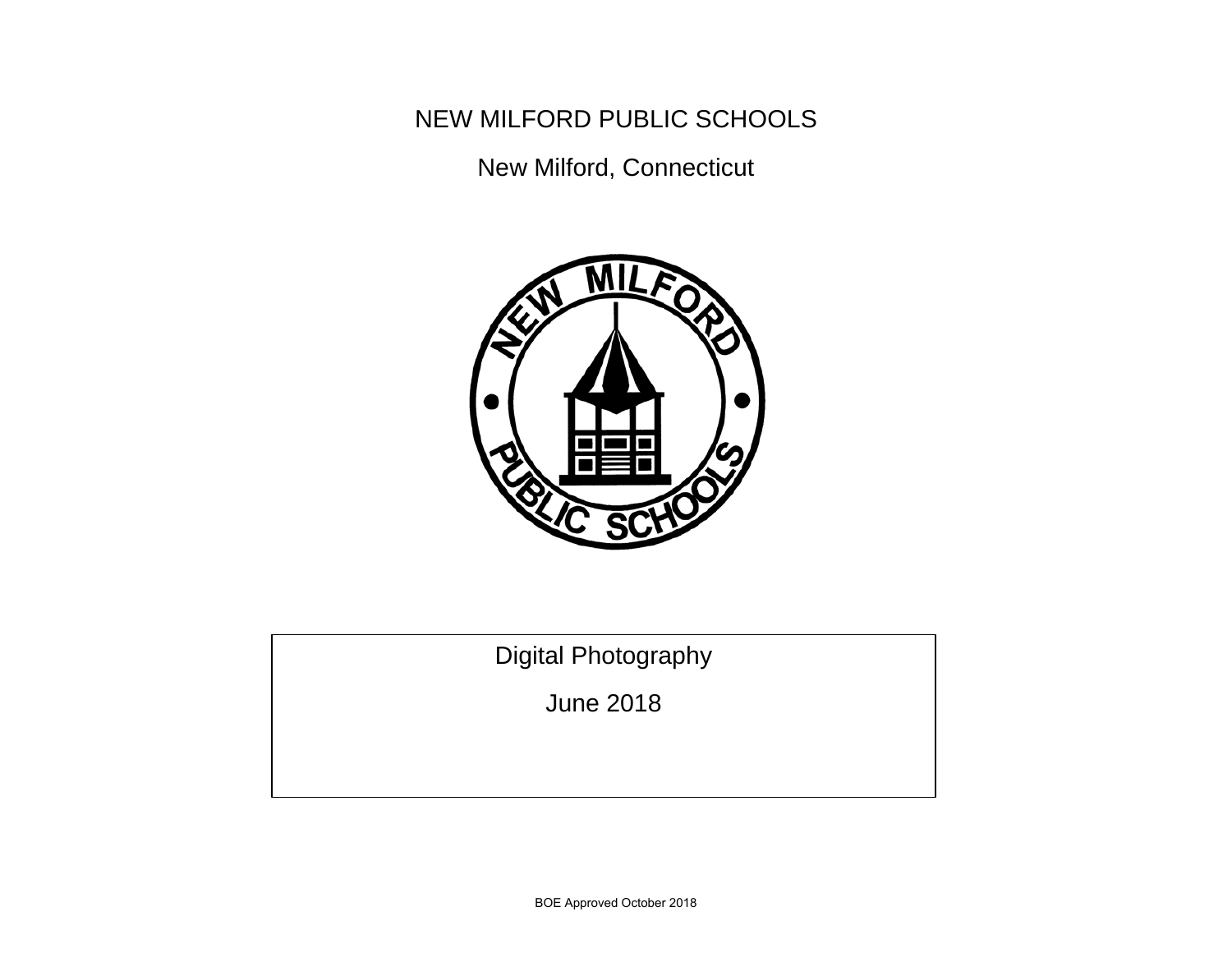## **New Milford Board of Education**

David Lawson, Chairperson

Tammy McInerney, Vice Chair

Angelia Chastain, Secretary

Eileen Monaghan, Assistant Secretary

Bill Dahl

Joseph Failla

Wendy Faulenbach

**Brian McCauley** 

J.T. Schemm

### **Superintendent of Schools**

Mr. Joshua Smith

### **Assistant Superintendent**

Ms. Alisha DiCorpo

### **Authors of Course Guide**

James Wilson

Alicia Daley

BOE Approved October 2018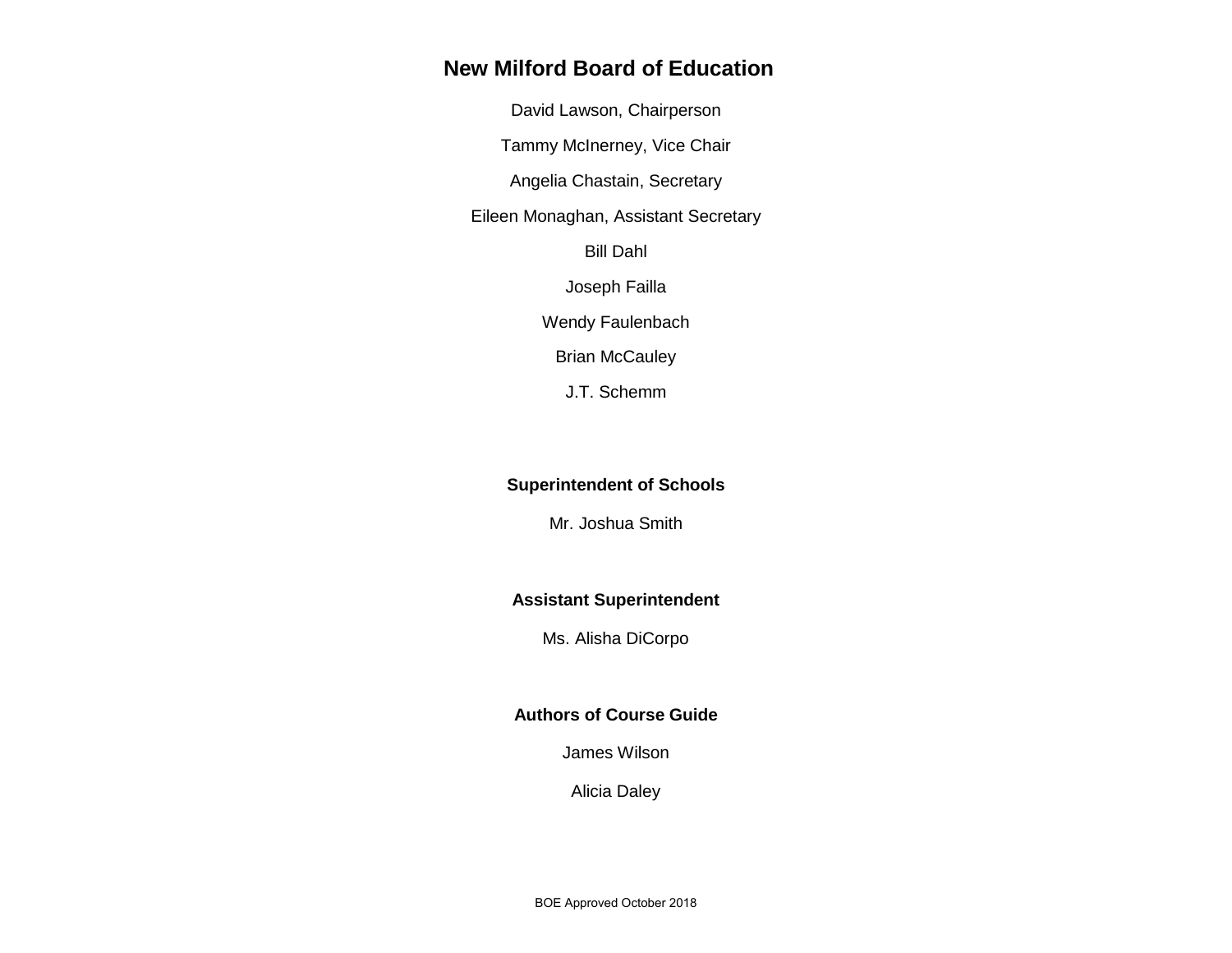# **New Milford's Mission Statement**

The mission of the New Milford Public Schools, a collaborative partnership of students, educators, family and community, is to prepare each and every student to compete and excel in an ever-changing world, embrace challenges with vigor, respect and appreciate the worth of every human being, and contribute to society by providing effective instruction and dynamic curriculum, offering a wide range of valuable experiences, and inspiring students to pursue their dreams and aspirations.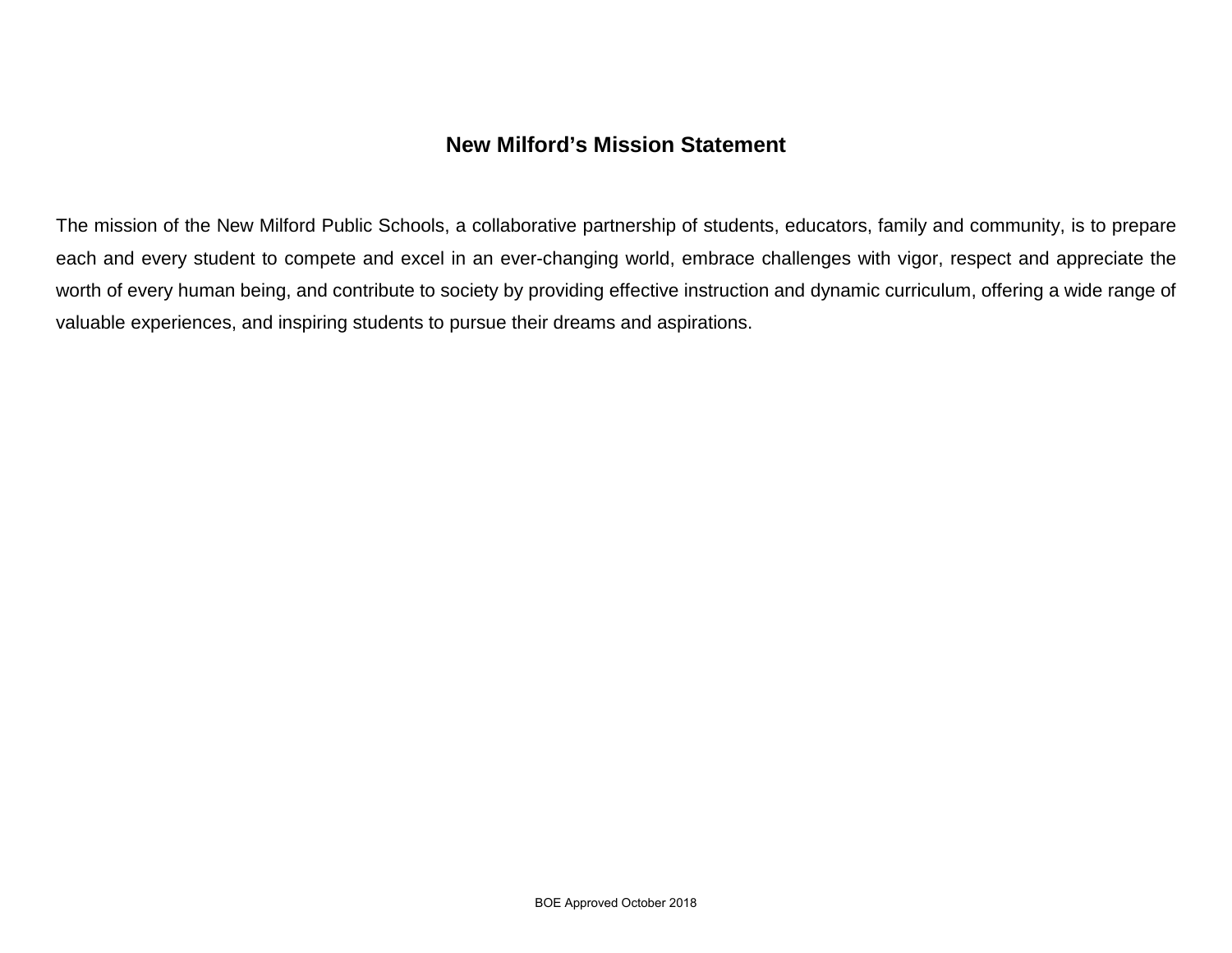# **Digital Photography**

Digital Photography is a fast paced course where students will learn the fundamental terms, techniques and practices of photography. Smart phones and/or digital cameras will be used to take weekly photographs and students will learn to manipulate these photos using Adobe Photoshop. Digital Media and Design is a new career path and photo manipulation is an essential part of that. Photography students will learn skills that will open up this new career and utilize their fine art skills while combining them with twenty-first century workplace skills. Homework will consist of taking photographs of specific subject matter and/or using specific techniques. Sample units include: Composition, Framing, Portraiture, Animals and Photo Editing. All students must have with a working digital camera or a smart phone with a working camera. Card readers will be provided, but students should bring and maintain their own device manuals and power cords. This is a half year course for all students in grades 9-12.

| Unit #1 Using a Digital Camera                                         | Pacing: 2 weeks 5-6 block classes   |
|------------------------------------------------------------------------|-------------------------------------|
| Unit 2 - Adobe Photoshop - Basic Photo Corrections and Tool Selections | Pacing: 3 weeks 7-8 block classes   |
| Unit 3 - Adobe Photoshop - Cloning, Filters & Advanced Compositing     | Pacing: 8 weeks 14-16 block classes |
| Unit #4 Historical and Modern Photography                              | Pacing: 3 weeks, 7-9 block classes  |
| Unit #5 Careers in Photography                                         | Pacing: 2 weeks 5-6 classes         |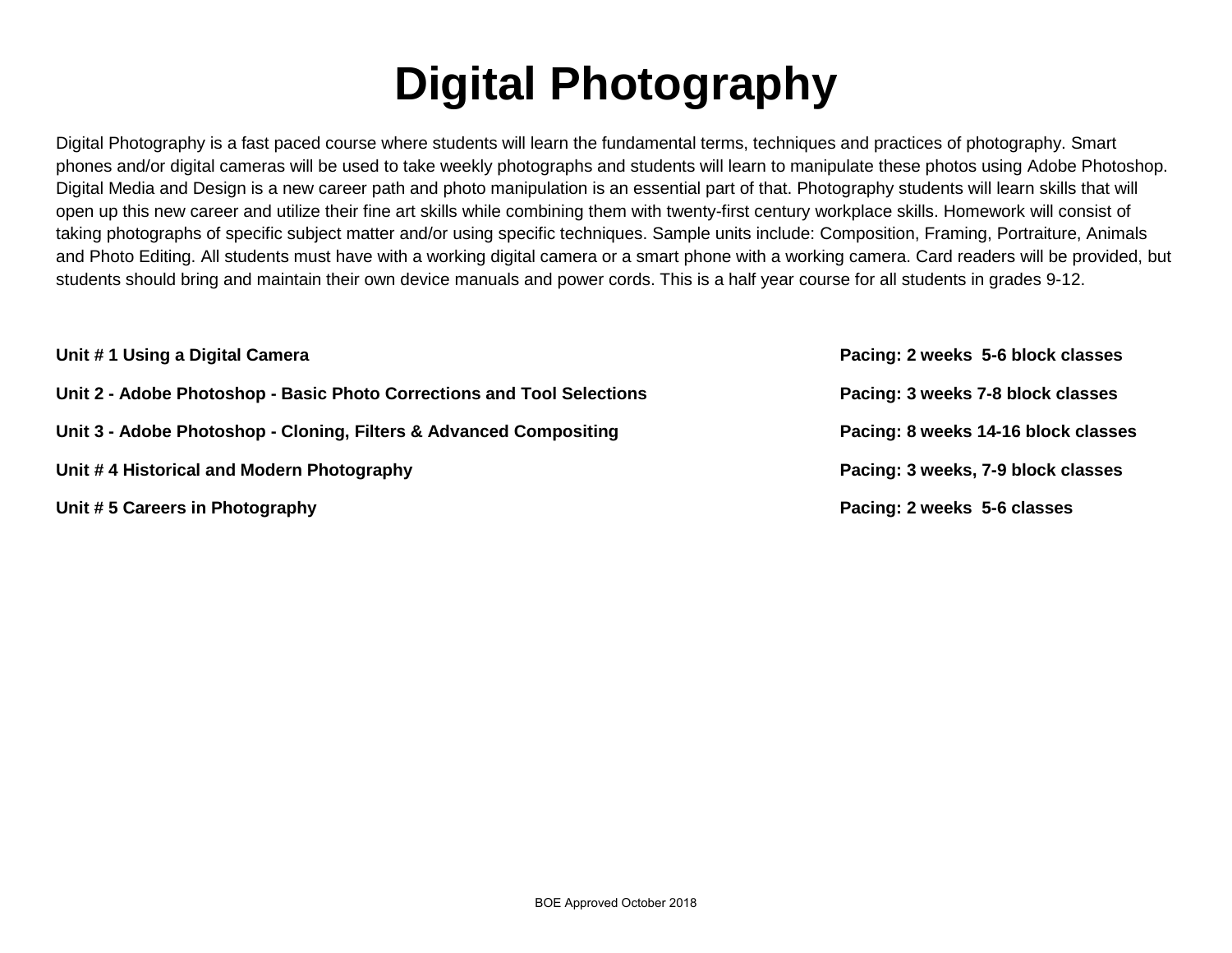| <b>Stage 1 Desired Results</b>                                                                                                                               |                                                                                                                                           |                                                                                                |
|--------------------------------------------------------------------------------------------------------------------------------------------------------------|-------------------------------------------------------------------------------------------------------------------------------------------|------------------------------------------------------------------------------------------------|
| <b>ESTABLISHED GOALS</b>                                                                                                                                     |                                                                                                                                           | <b>Transfer</b>                                                                                |
| • The International Society for<br><b>Technology in Education (ISTE)</b>                                                                                     | Students will be able to independently use their learning to                                                                              |                                                                                                |
| standards will prepare students for a                                                                                                                        | Students will understand and use the materials, techniques, forms, language, notation                                                     |                                                                                                |
| changeable, tech infused future, one<br>where students are Empowered                                                                                         | and literature of Photography and how that affects modern society.                                                                        |                                                                                                |
| Learners, Digital Citizens, Knowledge                                                                                                                        |                                                                                                                                           | <b>Meaning</b>                                                                                 |
| Constructors, Innovative Designers,                                                                                                                          | <b>UNDERSTANDINGS</b>                                                                                                                     | <b>ESSENTIAL QUESTIONS</b>                                                                     |
| <b>Computational Thinkers, Creative</b><br>Communicators, and Global                                                                                         | Students will understand that                                                                                                             | How will you adjust the digital camera<br>$\bullet$<br>settings to obtain the best photograph? |
| Collaborators.                                                                                                                                               | Cameras settings can be changed                                                                                                           |                                                                                                |
| Provide a framework for students by<br>instructing, teaching and learning in the                                                                             | depending on the subject matter and<br>the weather to get better photographs.                                                             | How will you know when the lighting is<br>correct?                                             |
| digital age.                                                                                                                                                 | There are many cell phone apps<br>available that allow more settings for                                                                  | How do you use a monopod/tripod?                                                               |
| Students will be prepared to thrive in a<br>constantly evolving technological<br>landscape, empower student voice,<br>and ensure that learning is a student- | the cameras on them to be<br>manipulated and photographs to be<br>altered.                                                                | What is benefits of using the<br>monopod/tripod?                                               |
| driven process.                                                                                                                                              | Digital cameras and cell phones<br>function on the same principles as film                                                                |                                                                                                |
| <b>ISTE Standard #1 Empowered Learner</b><br>Students leverage technology to take an                                                                         | cameras.                                                                                                                                  |                                                                                                |
| active role in choosing, achieving and<br>demonstrating competency in their learning<br>goals, informed by the learning sciences.                            | The elements of art are everywhere<br>and a photograph / piece of artwork<br>cannot be created without including at<br>least one of them. |                                                                                                |
| <b>Connecticut Arts Framework</b>                                                                                                                            |                                                                                                                                           |                                                                                                |
| Program Goal #4                                                                                                                                              |                                                                                                                                           | <b>Acquisition</b>                                                                             |
| Students will understand and use the                                                                                                                         | Students will know                                                                                                                        | Students will be skilled at                                                                    |
| language of Photography.                                                                                                                                     | What is shutter speed, aperture and                                                                                                       | Identifying parts of the digital camera<br>$\bullet$                                           |
|                                                                                                                                                              | focus and how can these "creative                                                                                                         | and cell phone camera:                                                                         |
| <b>CCSS ELA College and Career Readiness</b><br><b>Anchor Standards for Writing</b>                                                                          | controls" be manipulated to alter                                                                                                         | Camera Body<br>$\circ$                                                                         |
|                                                                                                                                                              | images?                                                                                                                                   | Lens Adjustment<br>$\circ$                                                                     |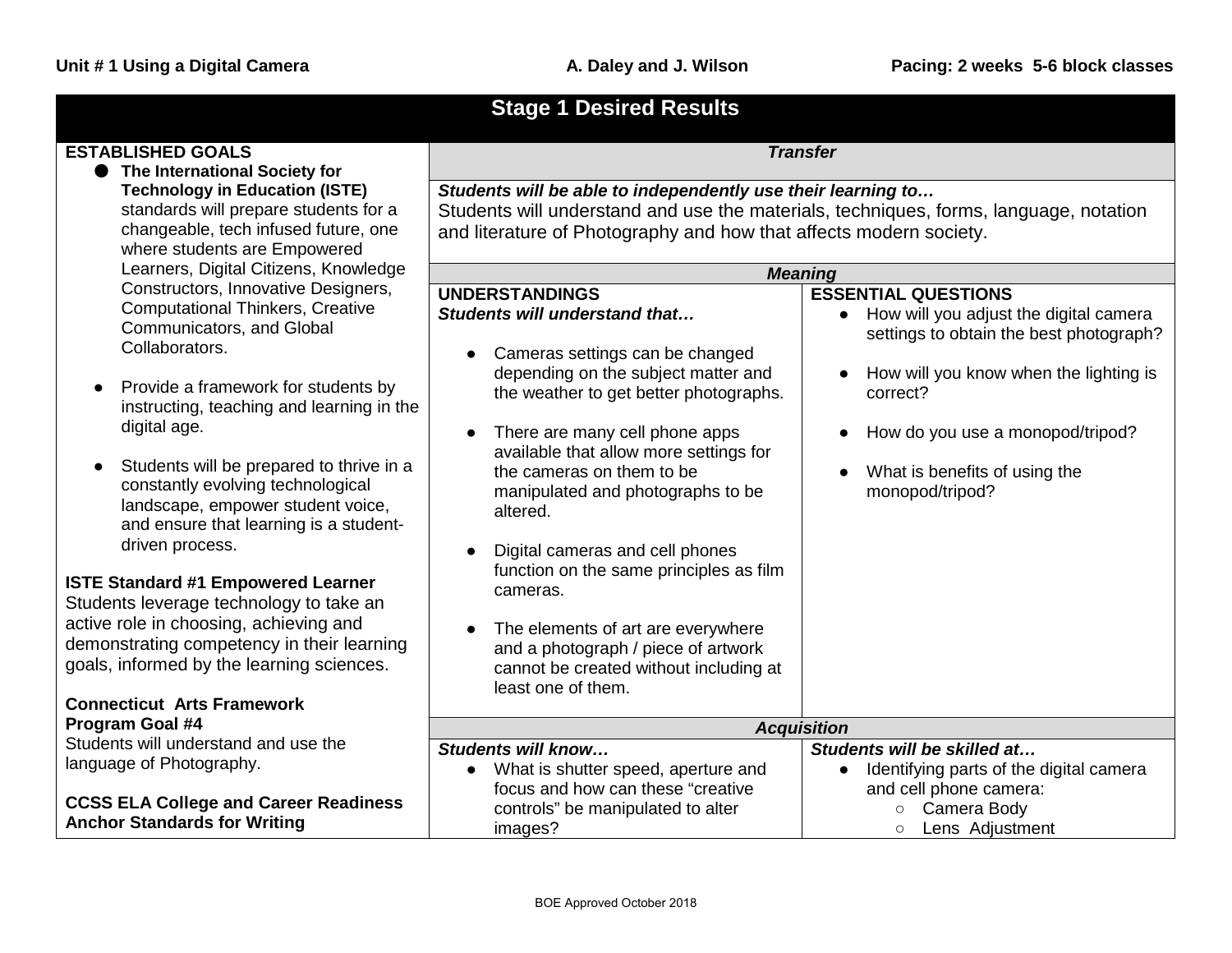| <b>Research to Build and Present Knowledge</b><br>7. Conduct short as well as more sustained<br>research projects based on focused questions,<br>demonstrating understanding of the subject<br>under investigation. | What are the similarities and<br>differences between film and digital<br>technologies?<br>• How does reflected light around us<br>enter a digital camera and become<br>recorded as a photographic image?                                                                                                       | Aperture Adjustment<br>$\circ$<br>Shutter speed control<br>$\circ$<br><b>White Balance</b><br>$\circ$<br>Identifying the Elements of Art and |
|---------------------------------------------------------------------------------------------------------------------------------------------------------------------------------------------------------------------|----------------------------------------------------------------------------------------------------------------------------------------------------------------------------------------------------------------------------------------------------------------------------------------------------------------|----------------------------------------------------------------------------------------------------------------------------------------------|
| CCSS.ELA-LITERACY.W.9-10.3.E<br>Provide a conclusion that follows from<br>and reflects on what is experienced,<br>observed, or resolved over the course of<br>the narrative.<br>Unit 1                              | The Elements of Art and Principles of<br>Design and why are they significant to<br>the composition of a photograph.<br>The "Rule of Thirds" and why is it<br>$\bullet$<br>important to planning a composition.<br>How important the Elements of Art and<br>Principles of Design are in the world<br>around us. | Principles of Design<br>Composing a photograph<br>Using the rule of thirds                                                                   |
|                                                                                                                                                                                                                     | The difference between composing a<br>photograph and creating a composition<br>for an image or painting.                                                                                                                                                                                                       |                                                                                                                                              |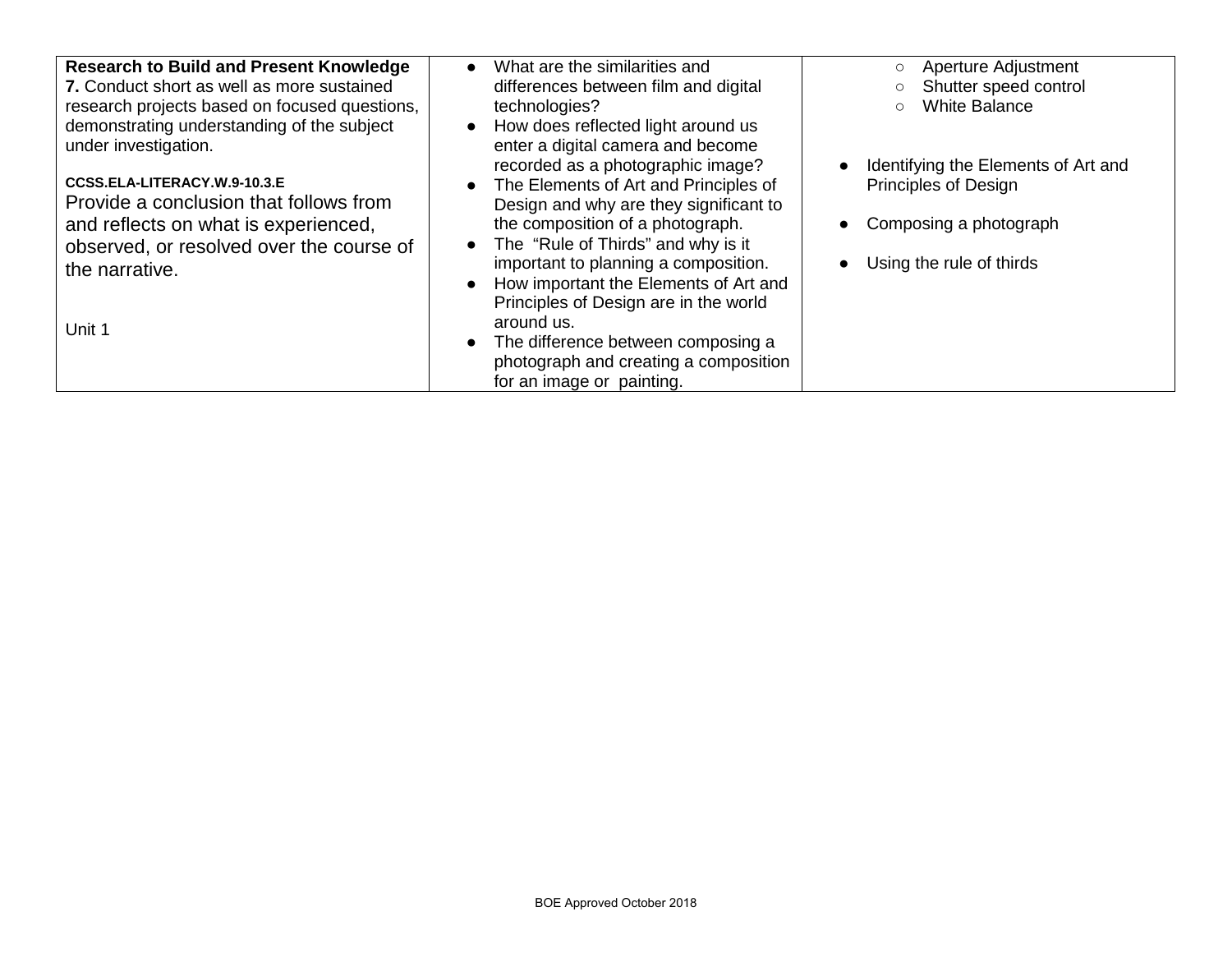| <b>Stage 2 - Evidence</b> |                                                                                                                                                                                                                                 |                                                                                                                                                                                                                                                                                                                                                                                                                                                                                                                                                                                                                                                                                                                                                                                                                                                                                                                                                                                                                                                                                                                                                                                                                                                                                                                       |
|---------------------------|---------------------------------------------------------------------------------------------------------------------------------------------------------------------------------------------------------------------------------|-----------------------------------------------------------------------------------------------------------------------------------------------------------------------------------------------------------------------------------------------------------------------------------------------------------------------------------------------------------------------------------------------------------------------------------------------------------------------------------------------------------------------------------------------------------------------------------------------------------------------------------------------------------------------------------------------------------------------------------------------------------------------------------------------------------------------------------------------------------------------------------------------------------------------------------------------------------------------------------------------------------------------------------------------------------------------------------------------------------------------------------------------------------------------------------------------------------------------------------------------------------------------------------------------------------------------|
| Code                      | <b>Evaluative Criteria</b>                                                                                                                                                                                                      | <b>Assessment Evidence</b>                                                                                                                                                                                                                                                                                                                                                                                                                                                                                                                                                                                                                                                                                                                                                                                                                                                                                                                                                                                                                                                                                                                                                                                                                                                                                            |
| <b>TMA</b>                | Students cultivate<br>and manage their<br>digital identity and<br>reputation and know<br>of the permanence of<br>their actions in the<br>digital world.<br>Specific rubrics will<br>be added during the<br>2018-19 school year. | <b>PERFORMANCE TASK(S):</b><br>Students use technology to seek feedback that informs and improves their practice and<br>to demonstrate their learning in a variety of ways.<br>Students will create a portfolio of photographs to demonstrate that they have mastered<br>Color Balance, White Balance, Rule of Thirds - Framing, Lense settings and they will<br>detail each step mastered in writing essay form to provide a conclusion that follows from<br>and reflects on what is experienced, observed, or resolved over the course of their<br>work.<br>The students will include in their portfolios:<br>Students will complete a diagram of their camera / cell phone identifying the key parts:<br>Camera Body, Lens Adjustment, Aperture Adjustment, Shutter speed control, White<br><b>Balance</b><br>Students will create thumbnail sketches while drawing from life in order to practice the<br>rule of thirds and elements of art.<br>Students will share and test different camera control apps for cell phones and write mini<br>reviews for them. The class will keep a running list of apps that work/don't work and<br>whether they are good for Apple or Droid phones.<br>Students will take photographs for homework and create contact sheets of those<br>photographs to share and be reviewed. |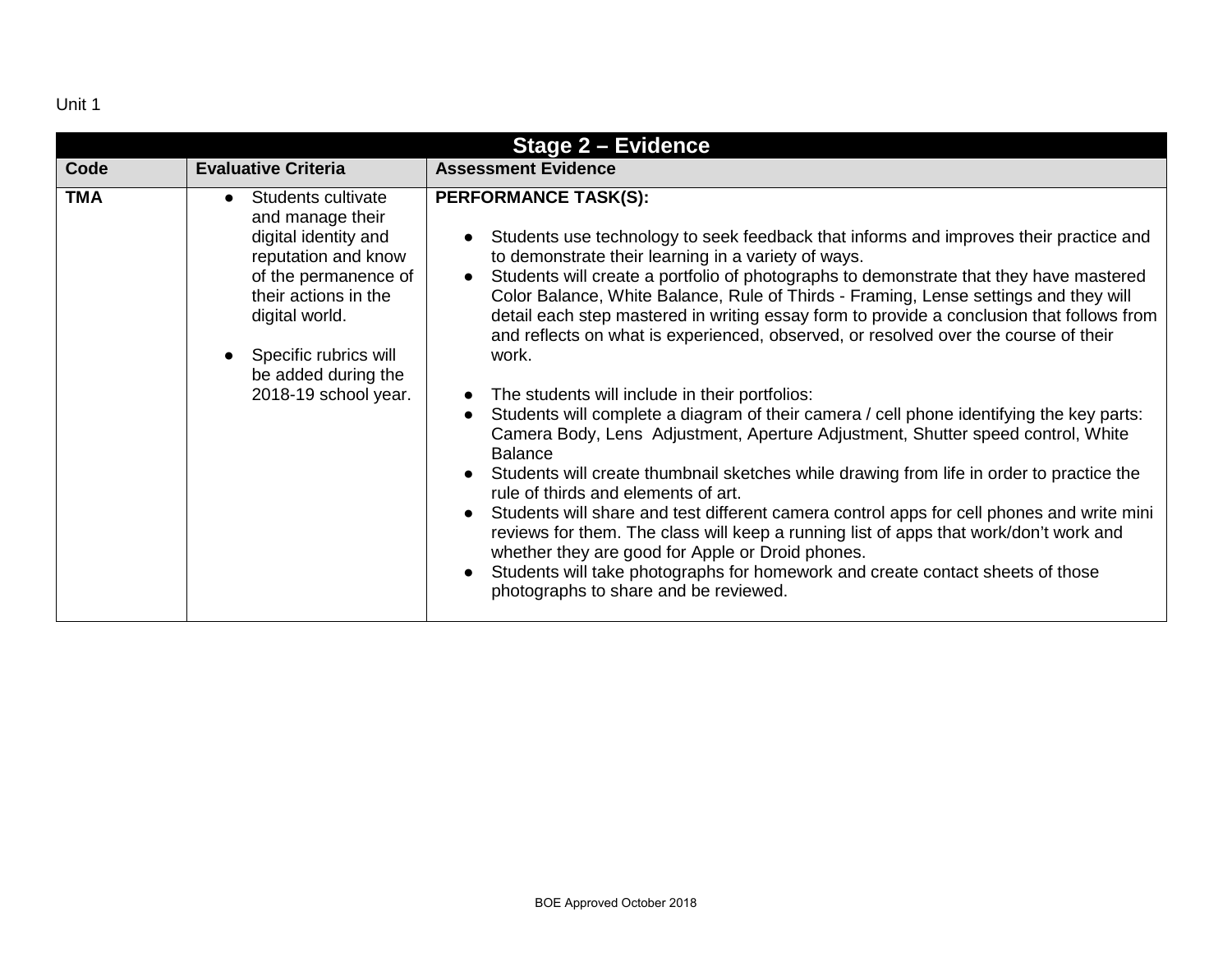|  | <b>OTHER EVIDENCE:</b> |
|--|------------------------|
|  |                        |
|  |                        |
|  |                        |
|  |                        |
|  |                        |
|  |                        |
|  |                        |
|  |                        |
|  |                        |

| <b>Stage 3 - Learning Plan</b> |                                                                                                                                                                                                                                                                                                                                                                                                                                                                                                                                                                 |                                                                                                                                                                                                                                                                                                                                                                                                                                                                                                                             |
|--------------------------------|-----------------------------------------------------------------------------------------------------------------------------------------------------------------------------------------------------------------------------------------------------------------------------------------------------------------------------------------------------------------------------------------------------------------------------------------------------------------------------------------------------------------------------------------------------------------|-----------------------------------------------------------------------------------------------------------------------------------------------------------------------------------------------------------------------------------------------------------------------------------------------------------------------------------------------------------------------------------------------------------------------------------------------------------------------------------------------------------------------------|
| Code                           | <b>Pre-Assessment</b>                                                                                                                                                                                                                                                                                                                                                                                                                                                                                                                                           |                                                                                                                                                                                                                                                                                                                                                                                                                                                                                                                             |
| <b>TMA</b>                     | How students cultivate and manage their digital identity and reputation and are aware of the permanence of their actions in the<br>digital world.                                                                                                                                                                                                                                                                                                                                                                                                               |                                                                                                                                                                                                                                                                                                                                                                                                                                                                                                                             |
| <b>TMA</b>                     | <b>Summary of Key Learning Events and Instruction</b><br>Students articulate and set personal learning goals, develop strategies<br>$\bullet$<br>leveraging technology to achieve them and reflect on the learning<br>process itself to improve learning outcomes.<br>Students build networks and customize their learning environments in<br>$\bullet$<br>ways that support the learning process.<br>Students use technology to seek feedback that informs and improves<br>$\bullet$<br>their practice and to demonstrate their learning in a variety of ways. | <b>Progress Monitoring</b><br>Students will present contact sheets &<br>$\bullet$<br>thumbnail sketches for photograph<br>planning and execution throughout the<br>unit in preparation for the final portfolio.<br>Students will identify: Camera Body,<br>$\bullet$<br>Lens Adjustment, Aperture<br>Adjustment, Shutter speed control,<br>White Balance control on their own<br>camera / camera phone.<br>Identifying the Elements of Art and<br>Principles of Design in photographs<br>they take & how to use the rule of |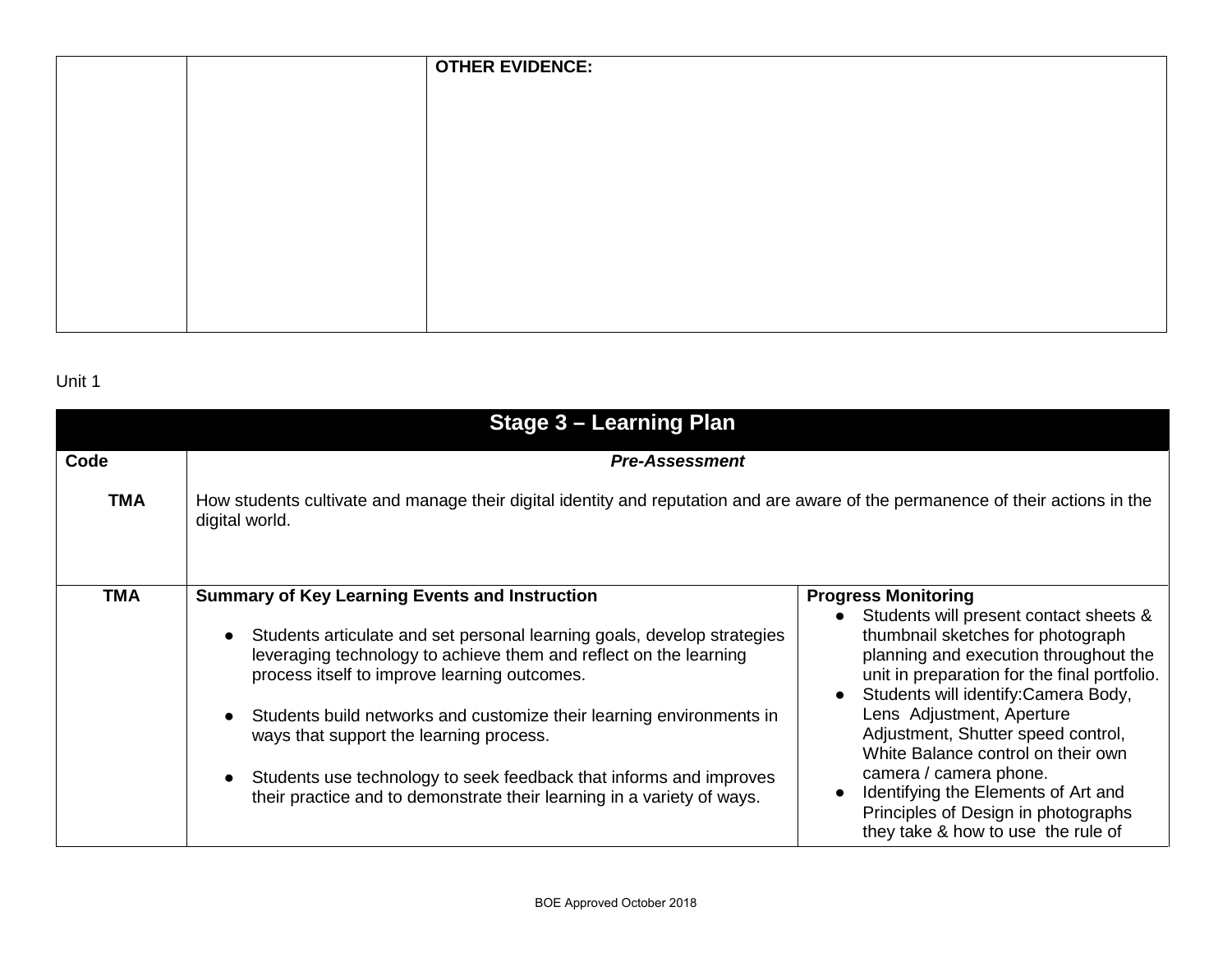**Unit 2 - Adobe Photoshop - Basic Photo Corrections and Tool Selections A. Daley and J. Wilson Pacing: 3 weeks 7-8 block classes**

| <b>Stage 1 Desired Results</b>                                                                                                                                                                                                                                |                                                                                                                                                                                                                                                                                                                                                                                                                    |                                |
|---------------------------------------------------------------------------------------------------------------------------------------------------------------------------------------------------------------------------------------------------------------|--------------------------------------------------------------------------------------------------------------------------------------------------------------------------------------------------------------------------------------------------------------------------------------------------------------------------------------------------------------------------------------------------------------------|--------------------------------|
| <b>ESTABLISHED GOALS</b>                                                                                                                                                                                                                                      | <b>Transfer</b>                                                                                                                                                                                                                                                                                                                                                                                                    |                                |
| <b>ISTE Standard #2 Digital Citizen</b><br>Students recognize the rights, responsibilities<br>and opportunities of living, learning and<br>working in an interconnected digital world, and<br>they act and model in ways that are safe, legal<br>and ethical. | Students will be able to independently use their learning to<br>• Choose the appropriate platforms and tools for meeting the desired objectives of their<br>creation or communication.<br>• Carefully and analytically consider his/her own work and that of other students as well as<br>professional photographers.<br>Experience a variety of photographs made by historical and contemporary<br>photographers. |                                |
| CT Arts Framework Program Goal #4                                                                                                                                                                                                                             | <b>Meaning</b>                                                                                                                                                                                                                                                                                                                                                                                                     |                                |
| Students will understand and use the                                                                                                                                                                                                                          | <b>UNDERSTANDINGS</b>                                                                                                                                                                                                                                                                                                                                                                                              | <b>ESSENTIAL QUESTIONS</b>     |
| language of Photography.                                                                                                                                                                                                                                      | Students will understand that<br>They can cultivate and manage                                                                                                                                                                                                                                                                                                                                                     | On the Adobe Photoshop Screen: |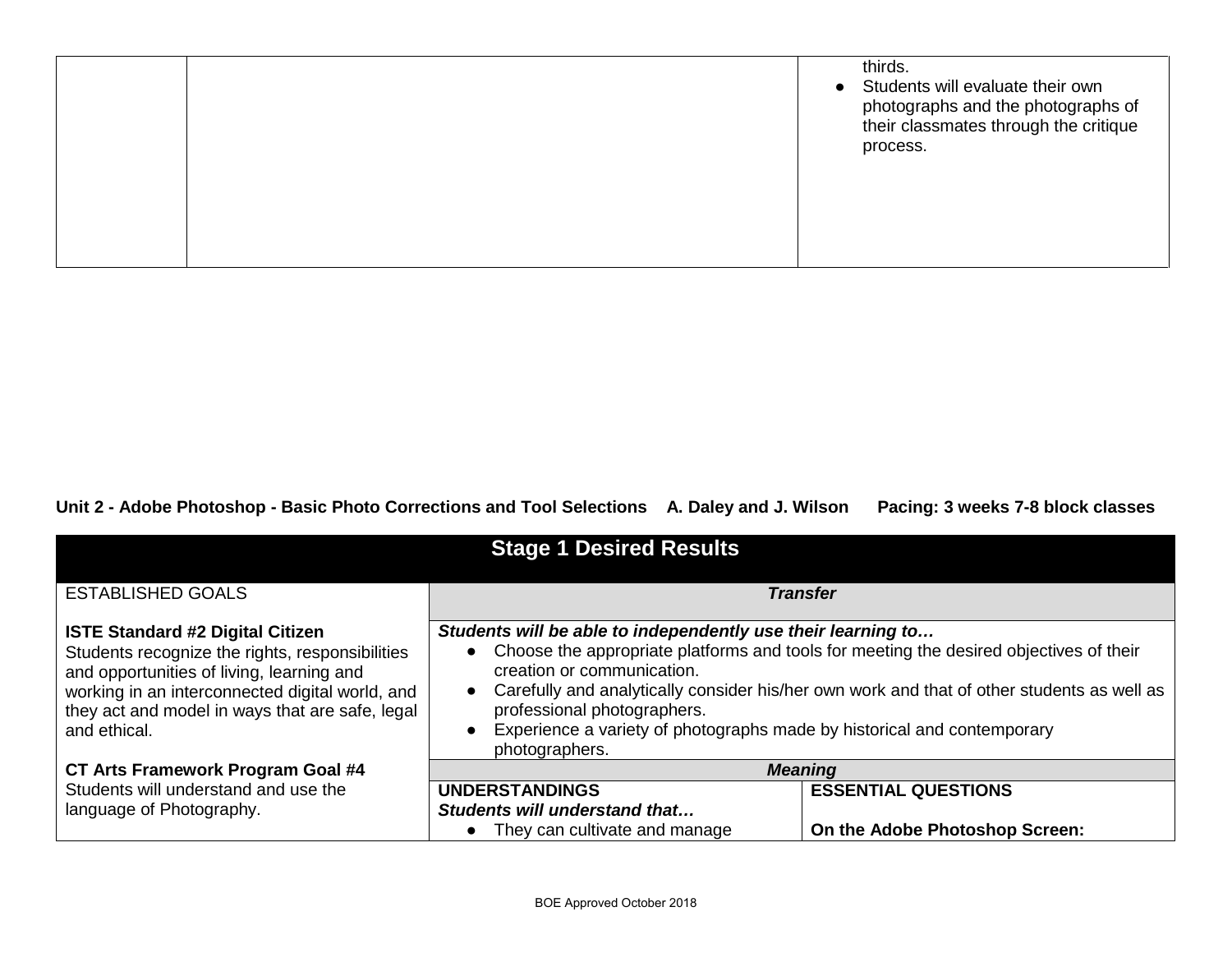| CCSS.ELA-LITERACY.W.9-10.3.E<br>Provide a conclusion that follows from<br>and reflects on what is experienced,<br>observed, or resolved over the course of<br>the narrative. | their own digital identity and<br>reputation and are aware of the<br>permanence of their actions in the<br>digital world.<br>They will engage in positive, safe,<br>legal and ethical behavior when<br>using technology, including social<br>interactions online or when using<br>networked devices.<br>They can demonstrate an<br>understanding of and respect for<br>the rights and obligations of using<br>and sharing intellectual property.<br>They can manage their personal<br>data to maintain digital privacy and<br>security and are aware of data-<br>collection technology used to track<br>their navigation online.<br>The process of critique is a positive<br>way of learning and developing<br>understanding.<br>Design can be used to communicate<br>ideas and emotions<br>There is an enormous variety of<br>traditional and cutting edge resources<br>available to inspire and challenge<br>ideas. | What are the main areas of the Adobe<br>Photoshop screen?<br>How do you select from the toolbar and<br>toolbar drop down menus?<br>How do you enter text and make<br>adjustments in the text?<br>How do you make selections from the<br>main menus and drop down menus?<br>How do you adjust color?<br>How do you enter a tutorial. |
|------------------------------------------------------------------------------------------------------------------------------------------------------------------------------|-----------------------------------------------------------------------------------------------------------------------------------------------------------------------------------------------------------------------------------------------------------------------------------------------------------------------------------------------------------------------------------------------------------------------------------------------------------------------------------------------------------------------------------------------------------------------------------------------------------------------------------------------------------------------------------------------------------------------------------------------------------------------------------------------------------------------------------------------------------------------------------------------------------------------|-------------------------------------------------------------------------------------------------------------------------------------------------------------------------------------------------------------------------------------------------------------------------------------------------------------------------------------|
|                                                                                                                                                                              | Students will know<br>How are digital images are made in the                                                                                                                                                                                                                                                                                                                                                                                                                                                                                                                                                                                                                                                                                                                                                                                                                                                          | <b>Acquisition</b><br>Students will be skilled at                                                                                                                                                                                                                                                                                   |
|                                                                                                                                                                              | camera?<br>What is a pixel?<br>Why is it important to understand the                                                                                                                                                                                                                                                                                                                                                                                                                                                                                                                                                                                                                                                                                                                                                                                                                                                  | Students create original works or<br>responsibly repurpose or remix digital<br>resources into new creations.                                                                                                                                                                                                                        |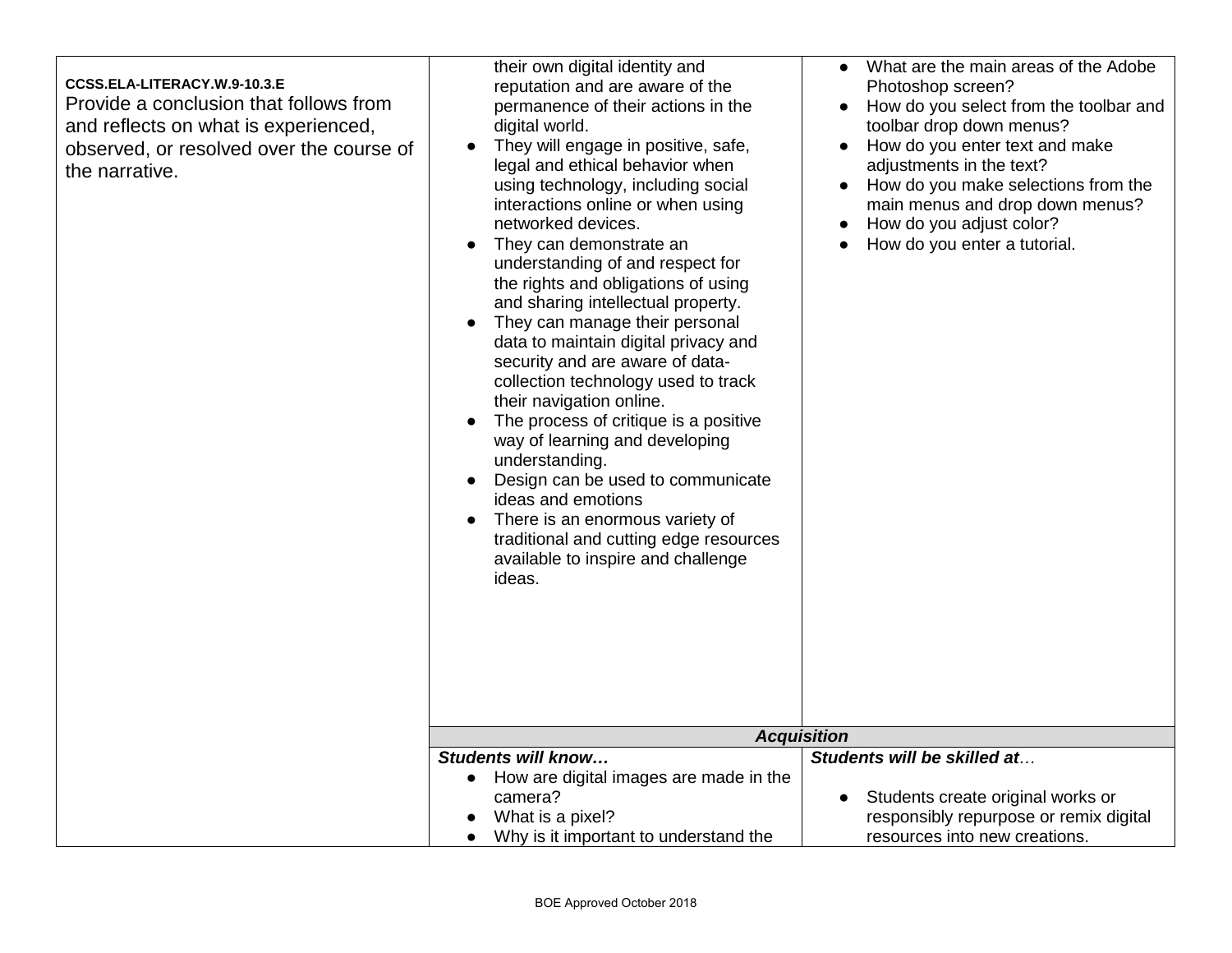# **Stage 2 – Evidence**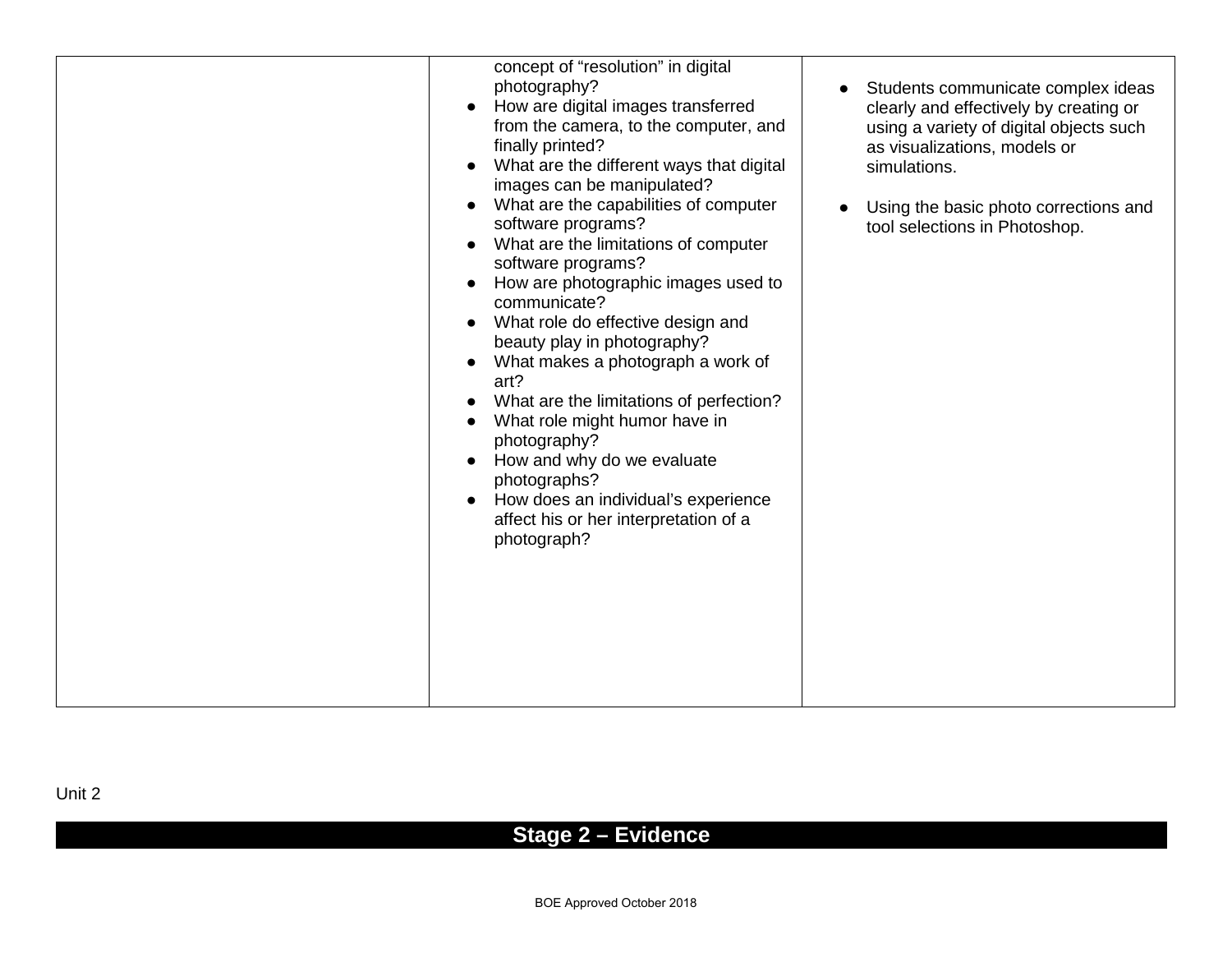| Code       | <b>Evaluative Criteria</b>                                                                                                                                                                                                                                                  | <b>Assessment Evidence</b>                                                                                                                                                                                                                                                                                                                                                                                                                                                                                                                                                                                                                                                                                                                                                                                                                                                                                                                                                                                                                                                                                                                                                                                                                                                                                                                         |
|------------|-----------------------------------------------------------------------------------------------------------------------------------------------------------------------------------------------------------------------------------------------------------------------------|----------------------------------------------------------------------------------------------------------------------------------------------------------------------------------------------------------------------------------------------------------------------------------------------------------------------------------------------------------------------------------------------------------------------------------------------------------------------------------------------------------------------------------------------------------------------------------------------------------------------------------------------------------------------------------------------------------------------------------------------------------------------------------------------------------------------------------------------------------------------------------------------------------------------------------------------------------------------------------------------------------------------------------------------------------------------------------------------------------------------------------------------------------------------------------------------------------------------------------------------------------------------------------------------------------------------------------------------------|
| <b>TMA</b> | Students will<br>manage their<br>personal data to<br>maintain digital<br>privacy and<br>security and are<br>aware of data-<br>collection<br>technology used<br>to track their<br>navigation online.<br>Specific rubrics will<br>be added during the<br>2018-19 school year. | <b>PERFORMANCE TASK(S):</b><br>Students will create a portfolio of photographs and include specific photographs in each<br>$\bullet$<br>section to show they have mastered Selections and Corrections, Fill and Stroke,<br>Painting Tools, Drawing Tools, Lighting and Hue in Adobe Photoshop and they will<br>detail each step mastered in writing to provide a conclusion that follows from and<br>reflects on what is experienced, observed, or resolved over the course of their work.<br>The students will include in their portfolios:<br>Students will follow a tutorial to create a photo manipulation.<br>$\bullet$<br>Students will create an image using shape, color and selection tools.<br>Students will enlarge and shrink the same photograph in a Photoshop document. They<br>$\bullet$<br>will label each image with the type tool and then print the image showing use of the type<br>tool and knowledge of image resolution.<br>Students will participate in a critique and use the DAIJ technique.<br>Students will save finished TIFF, JPEG, PNG and PSD images to their USB drive and<br>$\bullet$<br>Google Drive.<br>Students will rename their USB drives.<br>Students will eject their USB drives from the PC.<br>$\bullet$<br>Students will find royalty free images and alter them in Photoshop with the basic tools. |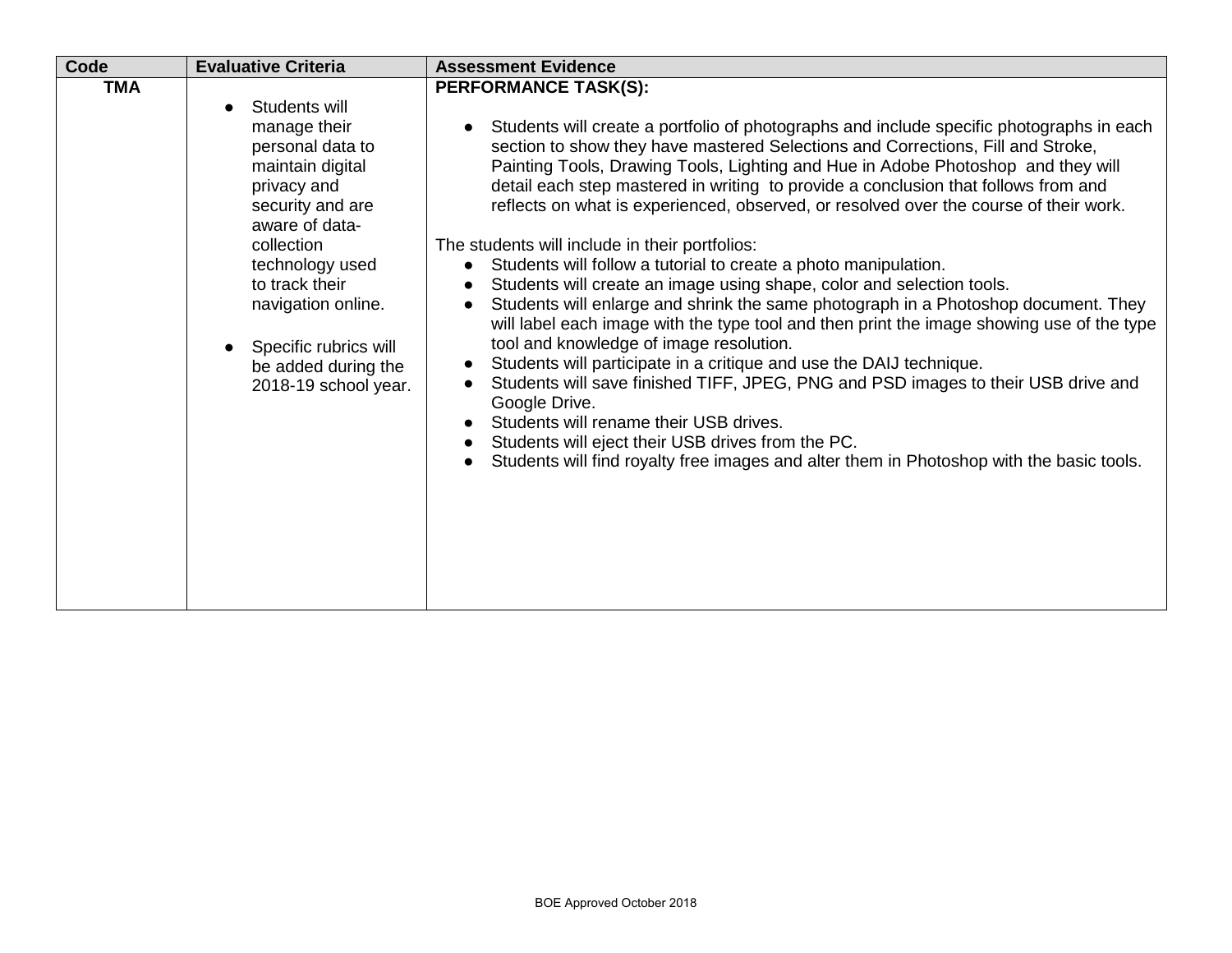|  | <b>OTHER EVIDENCE:</b> |
|--|------------------------|
|  |                        |
|  |                        |
|  |                        |
|  |                        |
|  |                        |
|  |                        |
|  |                        |
|  |                        |
|  |                        |

| Stage 3 – Learning Plan |                                                                                                                                                                                                                                                                                                                                                                                                                                                                                                                                                                                                                                                                                                                                                                                                                      |                                                                                                                                                                                                                                                                            |  |
|-------------------------|----------------------------------------------------------------------------------------------------------------------------------------------------------------------------------------------------------------------------------------------------------------------------------------------------------------------------------------------------------------------------------------------------------------------------------------------------------------------------------------------------------------------------------------------------------------------------------------------------------------------------------------------------------------------------------------------------------------------------------------------------------------------------------------------------------------------|----------------------------------------------------------------------------------------------------------------------------------------------------------------------------------------------------------------------------------------------------------------------------|--|
| Code<br>TMA             | <b>Pre-Assessment</b><br>Students correctly publish or present content that customizes the message and medium for their intended audiences.                                                                                                                                                                                                                                                                                                                                                                                                                                                                                                                                                                                                                                                                          |                                                                                                                                                                                                                                                                            |  |
| <b>TMA</b>              | <b>Summary of Key Learning Events and Instruction</b><br>Students articulate and set personal learning goals, develop strategies<br>$\bullet$<br>leveraging technology to achieve them and reflect on the learning<br>process itself to improve learning outcomes.<br>Students build networks and customize their learning environments in<br>$\bullet$<br>ways that support the learning process.<br>Students use technology to seek feedback that informs and improves<br>their practice and to demonstrate their learning in a variety of ways.<br>Save to their USB Drive.<br>Properly Eject USB drive.<br>$\bullet$<br>Alter the size and resolution of images.<br>$\bullet$<br>Identify a royalty free image.<br>$\bullet$<br>Identify the purposes and appropriate times to use a TIFF, JPEG, PNG<br>and PSD. | <b>Progress Monitoring</b><br>Students will present the next section<br>of their portfolio that demonstrates<br>Selections and Corrections, Fill and<br>Stroke, Painting Tools, Drawing Tools,<br>lighting and hue in photoshop in<br>preparation for the final portfolio. |  |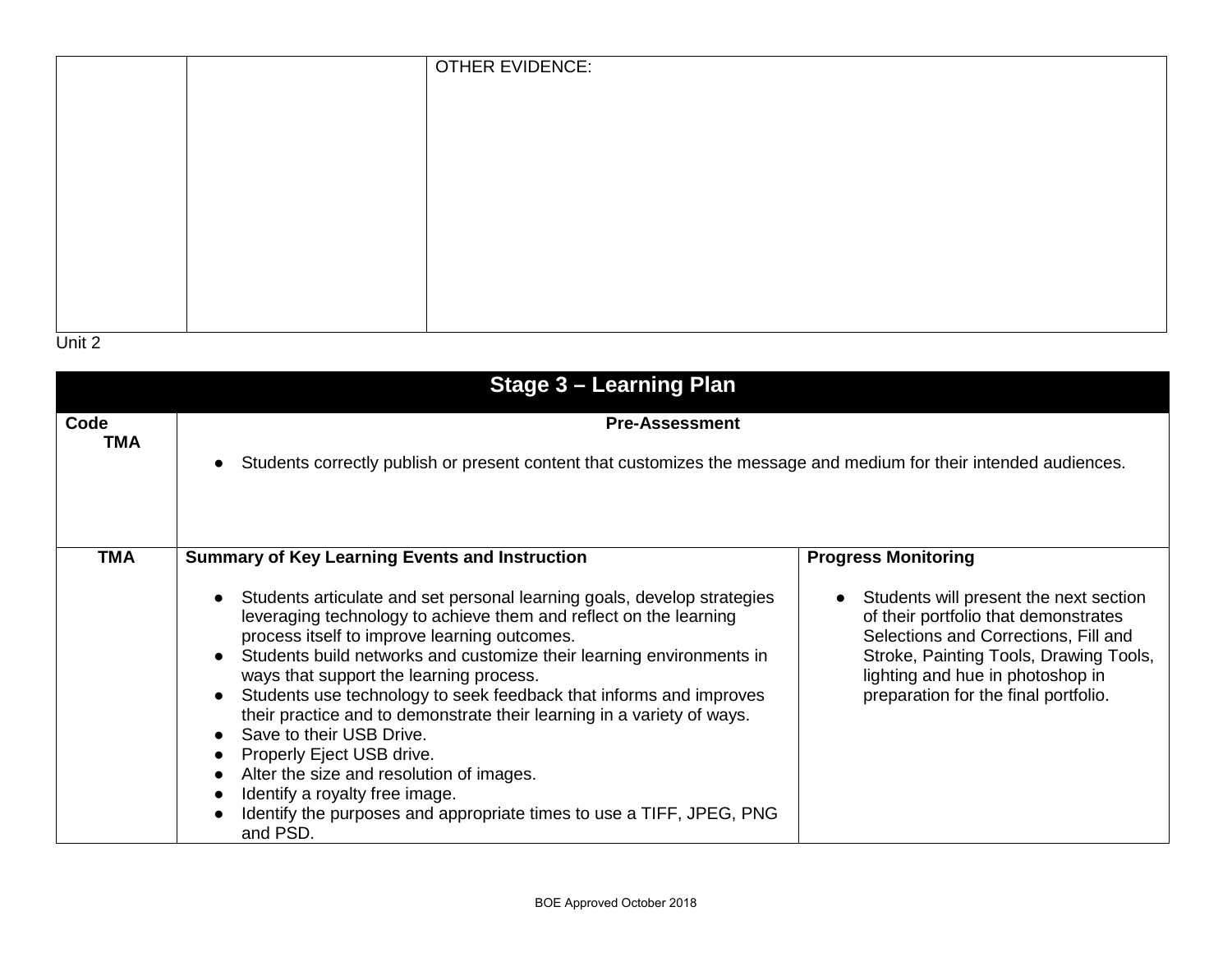| Navigate the Adobe Photoshop workspace.<br>• Retouch damaged photographs using Photoshop.<br>Blend 2 or more photographs together using Photoshop.<br>• Cover up or take out items from a photograph using Photoshop.<br>• Create their own artwork using Photoshop |
|---------------------------------------------------------------------------------------------------------------------------------------------------------------------------------------------------------------------------------------------------------------------|
|                                                                                                                                                                                                                                                                     |

Pacing: 8 weeks 14-16 block classes

| <b>Stage 1 Desired Results</b>                                                                                                                                                                                                        |                                                                                                                                                                                                                                    |                                                                                                                                                                                                                                                                                                                                               |
|---------------------------------------------------------------------------------------------------------------------------------------------------------------------------------------------------------------------------------------|------------------------------------------------------------------------------------------------------------------------------------------------------------------------------------------------------------------------------------|-----------------------------------------------------------------------------------------------------------------------------------------------------------------------------------------------------------------------------------------------------------------------------------------------------------------------------------------------|
| <b>ESTABLISHED GOALS</b>                                                                                                                                                                                                              |                                                                                                                                                                                                                                    | <b>Transfer</b>                                                                                                                                                                                                                                                                                                                               |
| <b>ISTE Standard #6 Creative Communicator</b><br>Students communicate clearly and express<br>themselves creatively for a variety of<br>purposes using the platforms, tools, styles,<br>formats and digital media appropriate to their | Students will be able to independently use their learning to<br>Develop and employ strategies for understanding and solving problems in ways that<br>leverage the power of technological methods to develop and test solutions.    |                                                                                                                                                                                                                                                                                                                                               |
| goals.                                                                                                                                                                                                                                |                                                                                                                                                                                                                                    | <b>Meaning</b>                                                                                                                                                                                                                                                                                                                                |
| CCSS.ELA-LITERACY.W.9-10.3.E<br>Provide a conclusion that follows from<br>and reflects on what is experienced,<br>observed, or resolved over the course of<br>the narrative.                                                          | <b>UNDERSTANDINGS</b><br>Students will understand that<br>• You can communicate complex<br>ideas clearly and effectively by<br>creating or using a variety of digital<br>objects such as visualizations,<br>models or simulations. | <b>ESSENTIAL QUESTIONS</b><br>What is the appropriate platforms<br>$\bullet$<br>and tools for meeting the desired<br>objectives of their creation or<br>communication?<br>How does Photoshop treat type?<br>$\bullet$<br>How is a text layer the same or<br>different from other layers in<br>Photoshop?<br>What is clipping mask, and how do |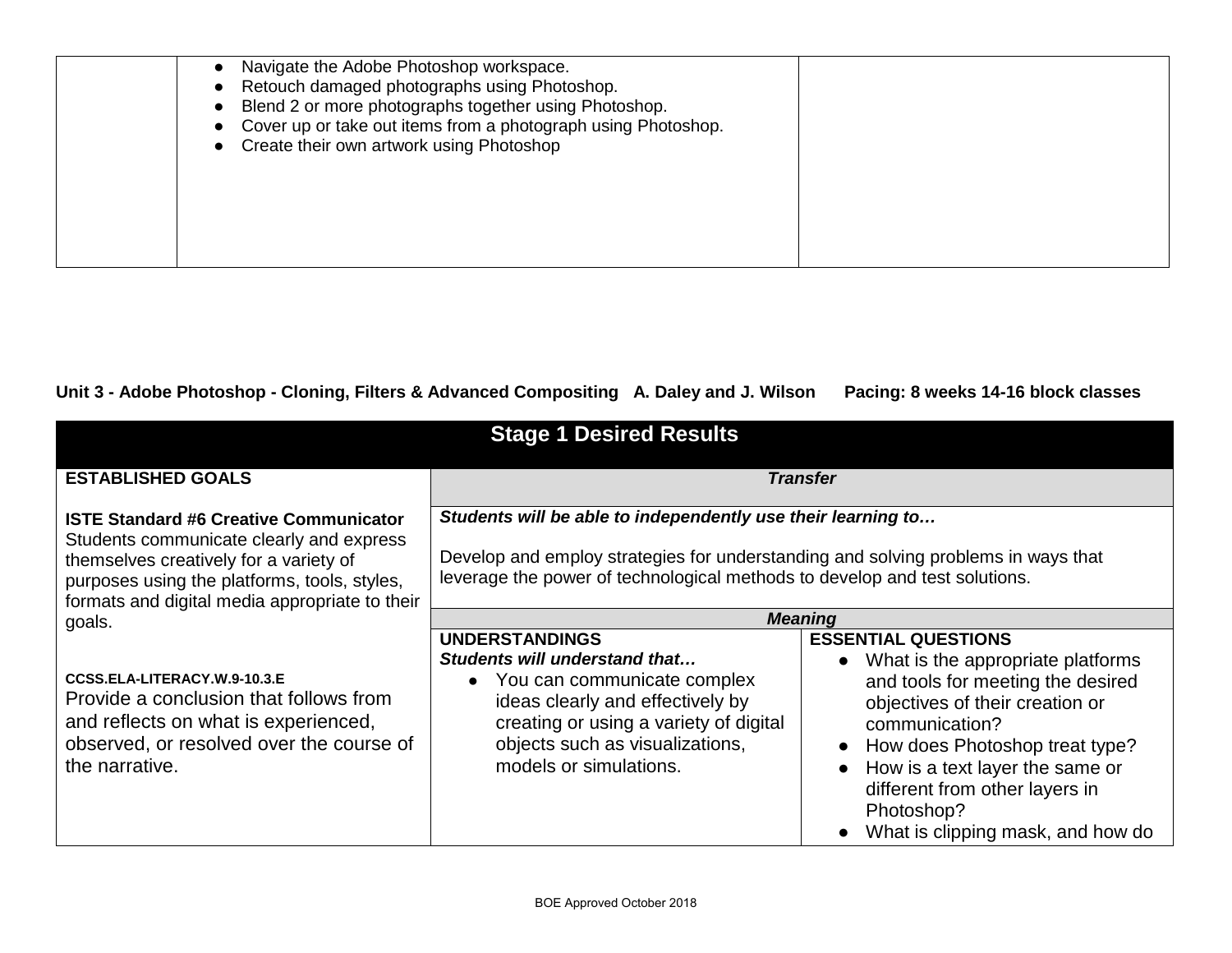|                                                                                                                                         | you make one from type?                                                                                                                |
|-----------------------------------------------------------------------------------------------------------------------------------------|----------------------------------------------------------------------------------------------------------------------------------------|
|                                                                                                                                         | <b>Acquisition</b>                                                                                                                     |
| Students will know<br>• How to break problems into<br>component parts, extract key<br>information, and develop<br>descriptive models to | Students will be skilled at<br>• Creating original works or<br>responsibly repurpose or remix<br>digital resources into new creations. |
| understand complex systems or<br>facilitate problem-solving.                                                                            |                                                                                                                                        |

|      |                            | Stage 2 - Evidence         |
|------|----------------------------|----------------------------|
| Code | <b>Evaluative Criteria</b> | <b>Assessment Evidence</b> |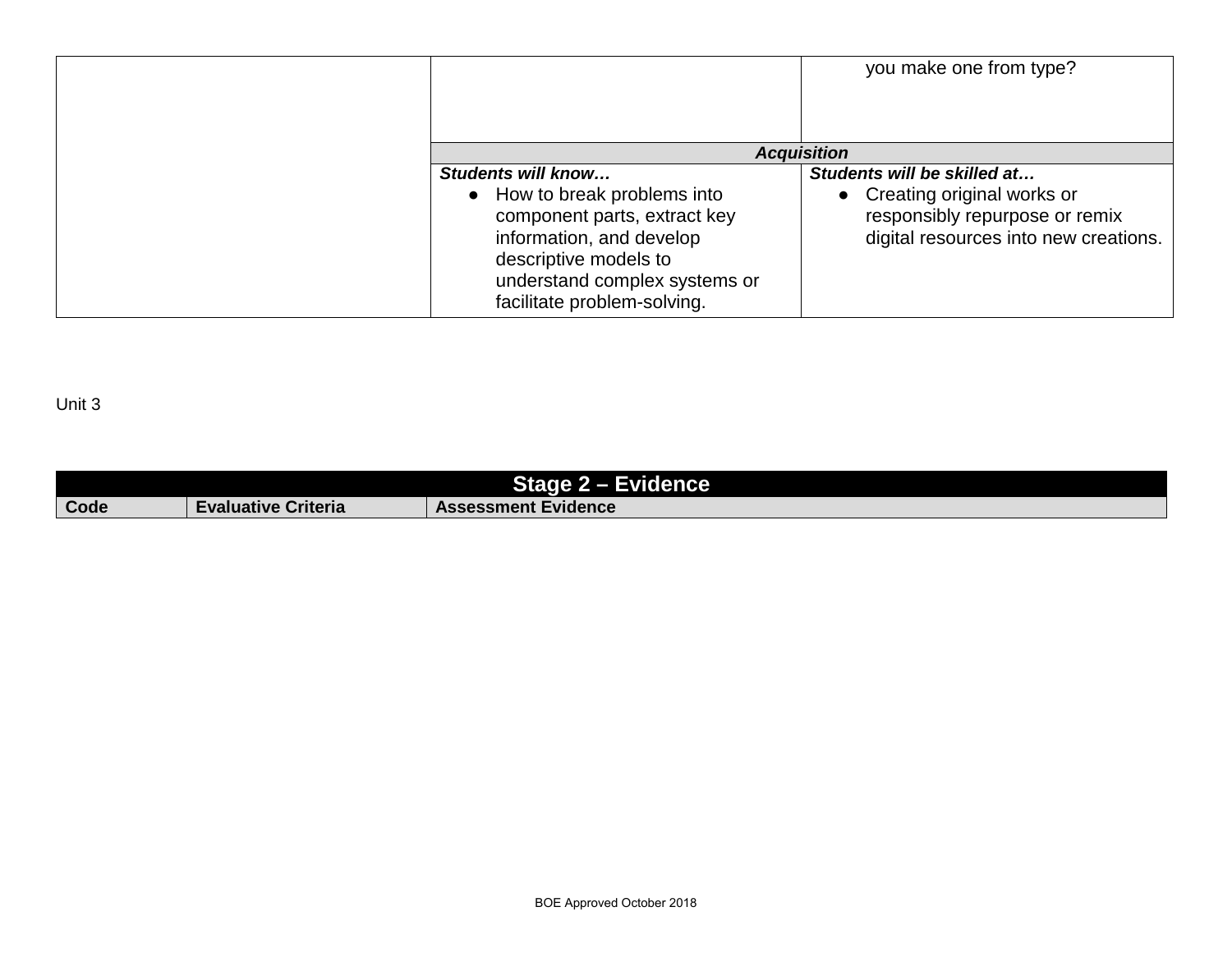| <b>TMA</b><br>$\bullet$<br>$\bullet$ | Students develop,<br>test and refine<br>prototypes as part<br>of a cyclical design<br>process.<br><b>Students</b><br>manage their<br>personal data to<br>maintain digital<br>privacy and<br>security and are<br>aware of data-<br>collection<br>technology used<br>to track their<br>navigation<br>online.<br>Specific rubrics will<br>be added during<br>the 2018-19 school<br>year. | <b>PERFORMANCE TASK(S):</b><br>• Students will know how to build knowledge by actively exploring<br>real-world issues and problems, developing ideas<br>and theories and pursuing answers and solutions.<br>• Students will know how to and use a deliberate design process<br>for generating ideas, testing theories, creating innovative<br>artifacts or solving authentic problems.<br>Students will create a portfolio of photographs to show they have mastered<br>cloning, filters and advanced compositions and they will detail each step<br>mastered in writing to provide a conclusion that follows from and reflects on<br>what is experienced, observed, or resolved over the course of their work.<br>The students will include in their portfolios:<br>Clone stamping to cover up part of an image (stain, wires, etc.).<br>Clone stamp and patch tool to retouch an image (acne, scars, wrinkles, skin.<br>Create a clipping mask using text and examples of filters to alter an image. |
|--------------------------------------|---------------------------------------------------------------------------------------------------------------------------------------------------------------------------------------------------------------------------------------------------------------------------------------------------------------------------------------------------------------------------------------|--------------------------------------------------------------------------------------------------------------------------------------------------------------------------------------------------------------------------------------------------------------------------------------------------------------------------------------------------------------------------------------------------------------------------------------------------------------------------------------------------------------------------------------------------------------------------------------------------------------------------------------------------------------------------------------------------------------------------------------------------------------------------------------------------------------------------------------------------------------------------------------------------------------------------------------------------------------------------------------------------------|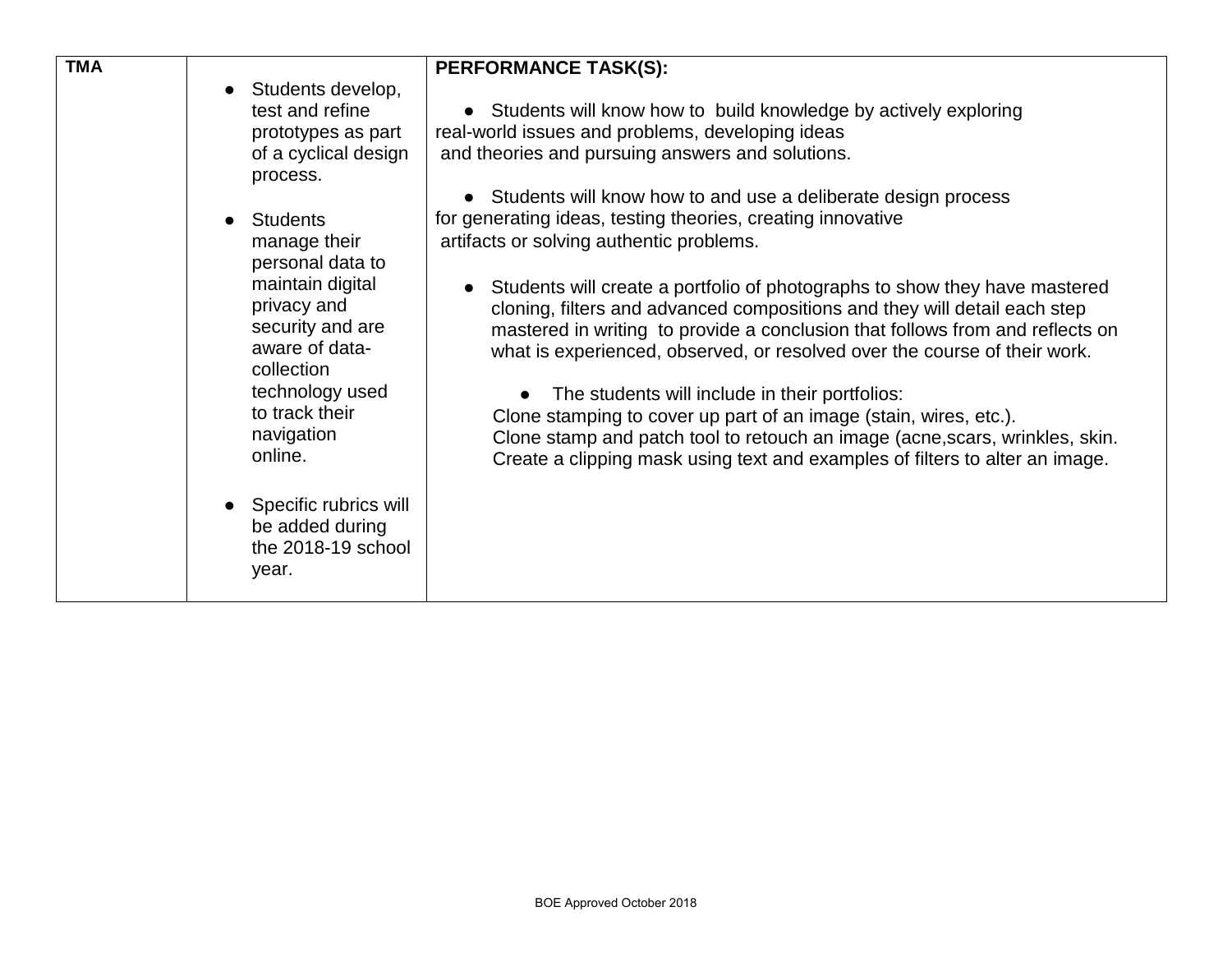|  | <b>OTHER EVIDENCE:</b> |
|--|------------------------|
|  |                        |
|  |                        |
|  |                        |
|  |                        |
|  |                        |
|  |                        |
|  |                        |
|  |                        |
|  |                        |

| <b>Stage 3 - Learning Plan</b> |                                                                                                                                                                                                                                                                                                                                                                                                                                                                                                                                                                                             |                                                                                                                                                                                                                                                                                                                                                            |  |
|--------------------------------|---------------------------------------------------------------------------------------------------------------------------------------------------------------------------------------------------------------------------------------------------------------------------------------------------------------------------------------------------------------------------------------------------------------------------------------------------------------------------------------------------------------------------------------------------------------------------------------------|------------------------------------------------------------------------------------------------------------------------------------------------------------------------------------------------------------------------------------------------------------------------------------------------------------------------------------------------------------|--|
| Code<br><b>TMA</b>             | <b>Pre-Assessment</b><br>Students will build knowledge by actively exploring real-world issues and problems, developing ideas and theories and<br>pursuing answers and solutions.                                                                                                                                                                                                                                                                                                                                                                                                           |                                                                                                                                                                                                                                                                                                                                                            |  |
| <b>TMA</b>                     | <b>Summary of Key Learning Events and Instruction</b><br>Students will learn how to:<br>Use the clone stamp to cover up parts of or whole items in a<br>$\bullet$<br>photographic scene with objects that already exist in that scene.<br>Clone one layer and stamp it to another layer.<br>$\bullet$<br>Change the opacity of the clone stamp to achieve different visual<br>$\bullet$<br>effects.<br>Use filters to change the appearance of parts of or entire photographs.<br>$\bullet$<br>Work with masks and channels.<br>$\bullet$<br>Create a quick mask.<br>Create type in a path. | <b>Progress Monitoring</b><br>Students curate information from<br>$\bullet$<br>digital resources using a variety of<br>tools and methods to create<br>collections of artifacts that<br>demonstrate meaningful<br>connections or conclusions.<br>Students are tested on the<br>fundamental concepts of technology<br>operations, demonstrate the ability to |  |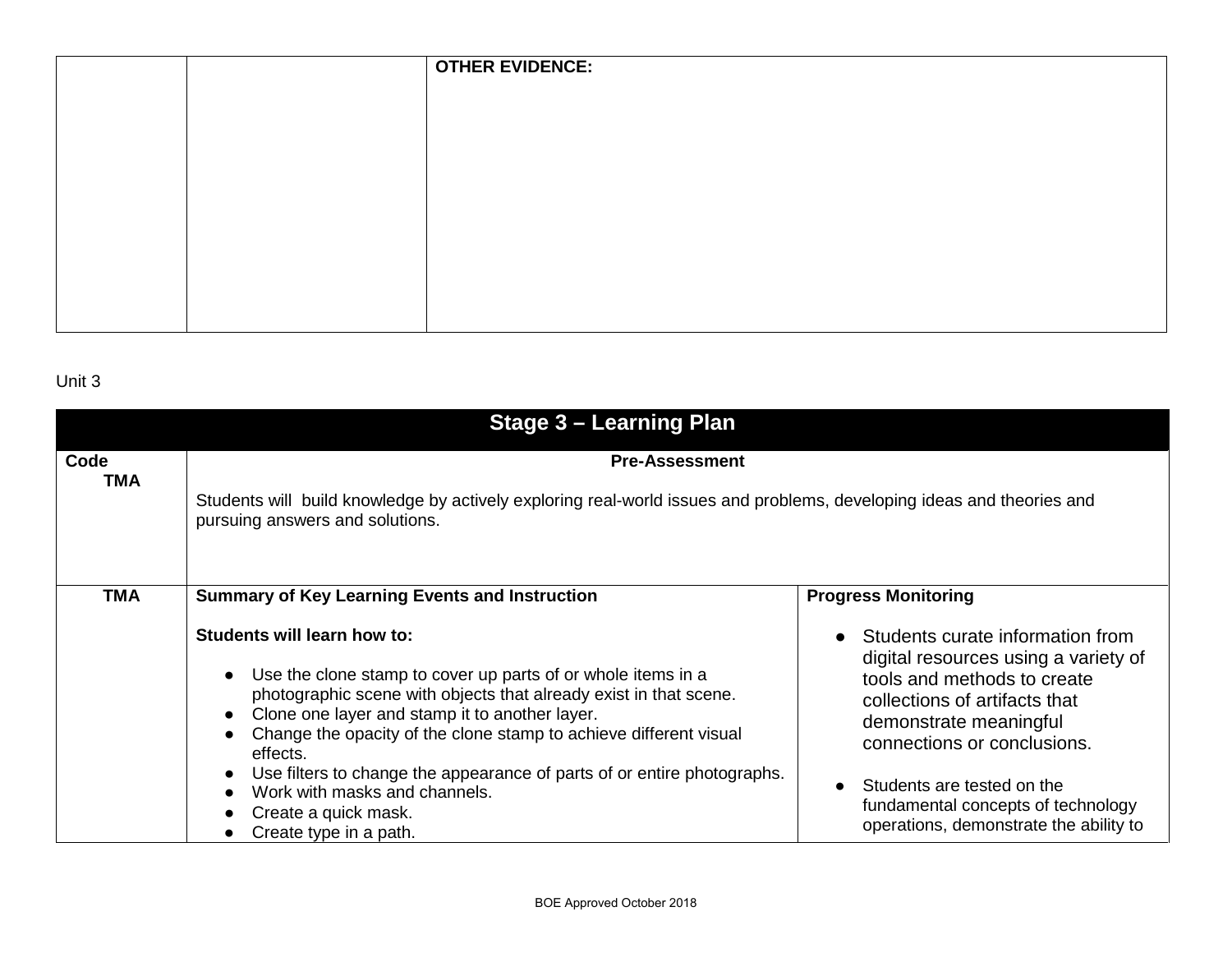| Create vertical text. | choose, use and troubleshoot current<br>technologies and are able to transfer<br>their knowledge to explore emerging<br>technologies.                                                        |
|-----------------------|----------------------------------------------------------------------------------------------------------------------------------------------------------------------------------------------|
|                       | Students will present the next section<br>of their portfolio that demonstrates<br>Creating original works or responsibly<br>repurposing or remixing digital<br>resources into new creations. |
|                       | Specific rubrics will be added during<br>the 2018-19 school year.                                                                                                                            |

### Unit # 4 Historical and Modern Photography **A. Daley and J. Wilson** Pacing: 3 weeks, 7-9 block classes

| <b>Stage 1 Desired Results</b>                                                                                                                                                                                                                                                                                                                                                                                                                                 |                                                                                                                                                                                                                                                                                                                   |                                                                                                                                                                                                                                                                     |
|----------------------------------------------------------------------------------------------------------------------------------------------------------------------------------------------------------------------------------------------------------------------------------------------------------------------------------------------------------------------------------------------------------------------------------------------------------------|-------------------------------------------------------------------------------------------------------------------------------------------------------------------------------------------------------------------------------------------------------------------------------------------------------------------|---------------------------------------------------------------------------------------------------------------------------------------------------------------------------------------------------------------------------------------------------------------------|
| <b>ESTABLISHED GOALS</b>                                                                                                                                                                                                                                                                                                                                                                                                                                       |                                                                                                                                                                                                                                                                                                                   | <b>Transfer</b>                                                                                                                                                                                                                                                     |
| <b>ISTE Standard #4 Innovative Designer</b><br>Students use a variety of technologies within a<br>design process to identify and solve problems<br>by creating new, useful or imaginative<br>solutions.                                                                                                                                                                                                                                                        | Students will be able to independently use their learning to<br>Students plan and employ effective research strategies to locate information and other<br>resources for their intellectual or creative pursuits.                                                                                                  |                                                                                                                                                                                                                                                                     |
|                                                                                                                                                                                                                                                                                                                                                                                                                                                                | <b>Meaning</b>                                                                                                                                                                                                                                                                                                    |                                                                                                                                                                                                                                                                     |
| <b>ISTE Standard #6</b><br>Students communicate clearly and express<br>themselves creatively for a variety of purposes<br>using the platforms, tools, styles, formats and<br>digital media appropriate to their goals.<br><b>CCSS ELA College and Career Readiness</b><br><b>Anchor Standards for Writing</b><br><b>Research to Build and Present Knowledge</b><br>7. Conduct short as well as more sustained<br>research projects based on focused questions, | <b>UNDERSTANDINGS</b><br>Students will understand that<br>Students critically curate a variety of<br>resources using digital tools to construct<br>knowledge, produce creative artifacts and<br>make meaningful learning experiences for<br>themselves and others.<br>Understand how the camera obscura<br>works. | <b>ESSENTIAL QUESTIONS</b><br>How did people record images before<br>$\bullet$<br>photography?<br>How did photography start?<br>$\bullet$<br>What existed before the film camera?<br>What major changes were there<br>$\bullet$<br>between film cameras and digital |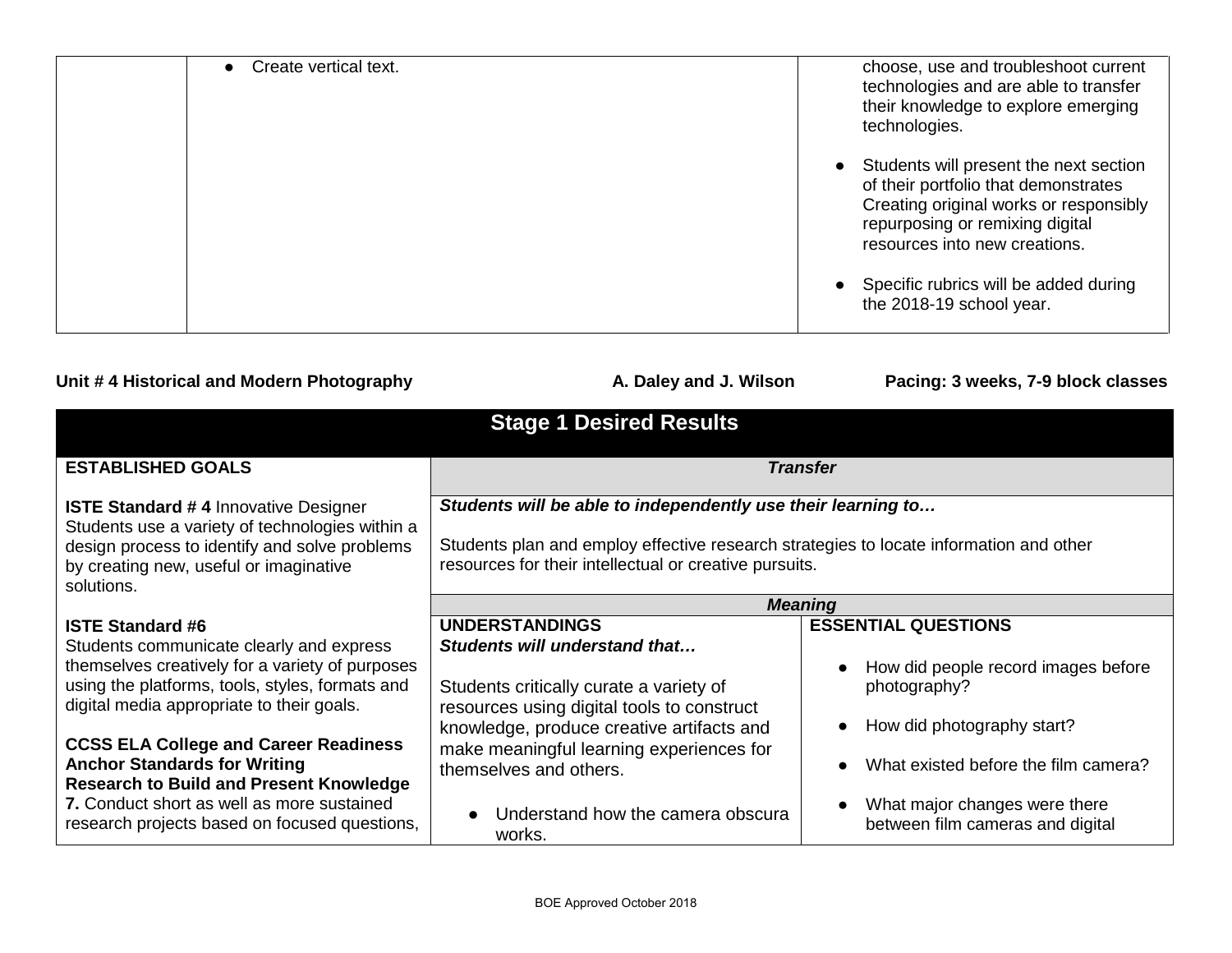| demonstrating understanding of the subject<br>under investigation.<br>8. Gather relevant information from multiple<br>print and digital sources, assess the credibility<br>and accuracy of each source, and integrate<br>the information while avoiding plagiarism.<br>9. Draw evidence from literary or informational<br>texts to support analysis, reflection, and<br>research.<br>CCSS.ELA-LITERACY.W.9-10.3.E<br>Provide a conclusion that follows from<br>and reflects on what is experienced,<br>observed, or resolved over the course of<br>the narrative. | Understand the technological<br>$\bullet$<br>developments that have allowed<br>photographs to be permanently<br>recorded<br>Understand how photography has<br>played a role in war and politics.<br>Understand how the audience for<br>photography changes over time.<br>Understand how Social media has<br>changed how we use photography.<br>Understand how the relationship<br>between photography and "the truth"<br>has often been an open question.<br>Unit 4                                                                                                          | cameras?                                                                                                                                                                  |
|-------------------------------------------------------------------------------------------------------------------------------------------------------------------------------------------------------------------------------------------------------------------------------------------------------------------------------------------------------------------------------------------------------------------------------------------------------------------------------------------------------------------------------------------------------------------|------------------------------------------------------------------------------------------------------------------------------------------------------------------------------------------------------------------------------------------------------------------------------------------------------------------------------------------------------------------------------------------------------------------------------------------------------------------------------------------------------------------------------------------------------------------------------|---------------------------------------------------------------------------------------------------------------------------------------------------------------------------|
|                                                                                                                                                                                                                                                                                                                                                                                                                                                                                                                                                                   |                                                                                                                                                                                                                                                                                                                                                                                                                                                                                                                                                                              | <b>Acquisition</b>                                                                                                                                                        |
|                                                                                                                                                                                                                                                                                                                                                                                                                                                                                                                                                                   | Students will know<br>How does reflected light around us<br>enter a camera and become recorded<br>as a photographic image?<br>How does the changing nature of<br>technology affect the uses of<br>photography?<br>How does the passage of time<br>(context) affect our understanding of<br>photography?<br>How does an individual's experience<br>affect his or her interpretation of a<br>photograph?<br>What is the relationship between the<br>photographer and the community (the<br>class, the school, the town, the world)?<br>What sort of social responsibility does | Students will be skilled at<br>How to evaluate the accuracy,<br>$\bullet$<br>perspective, credibility and relevance<br>of information, media, data or other<br>resources. |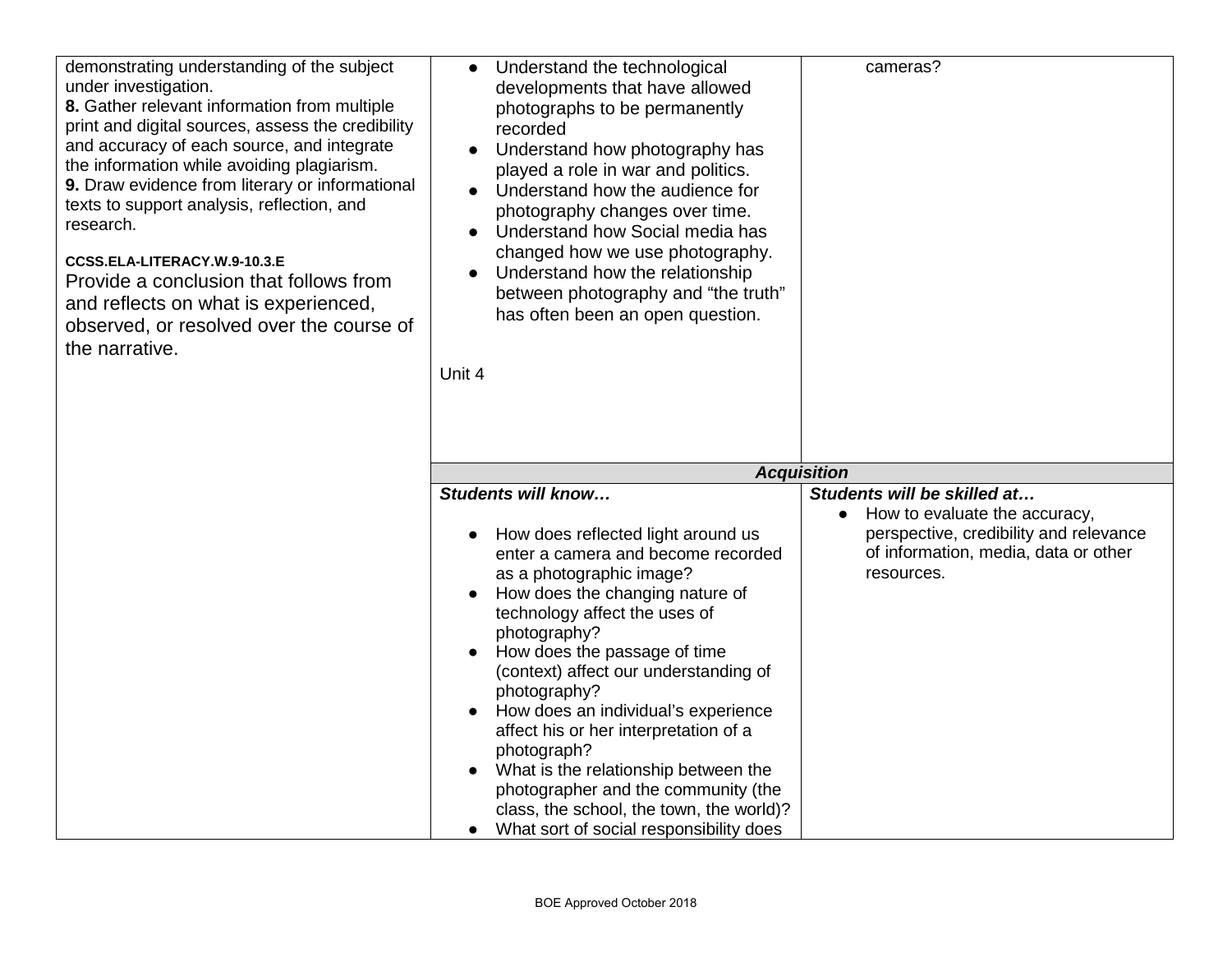| have? | the photographic artist or journalist<br>• What are the purposes of<br>documentation? |
|-------|---------------------------------------------------------------------------------------|
|-------|---------------------------------------------------------------------------------------|

| <b>Stage 2 - Evidence</b> |                            |                            |
|---------------------------|----------------------------|----------------------------|
| Code                      | <b>Evaluative Criteria</b> | <b>Assessment Evidence</b> |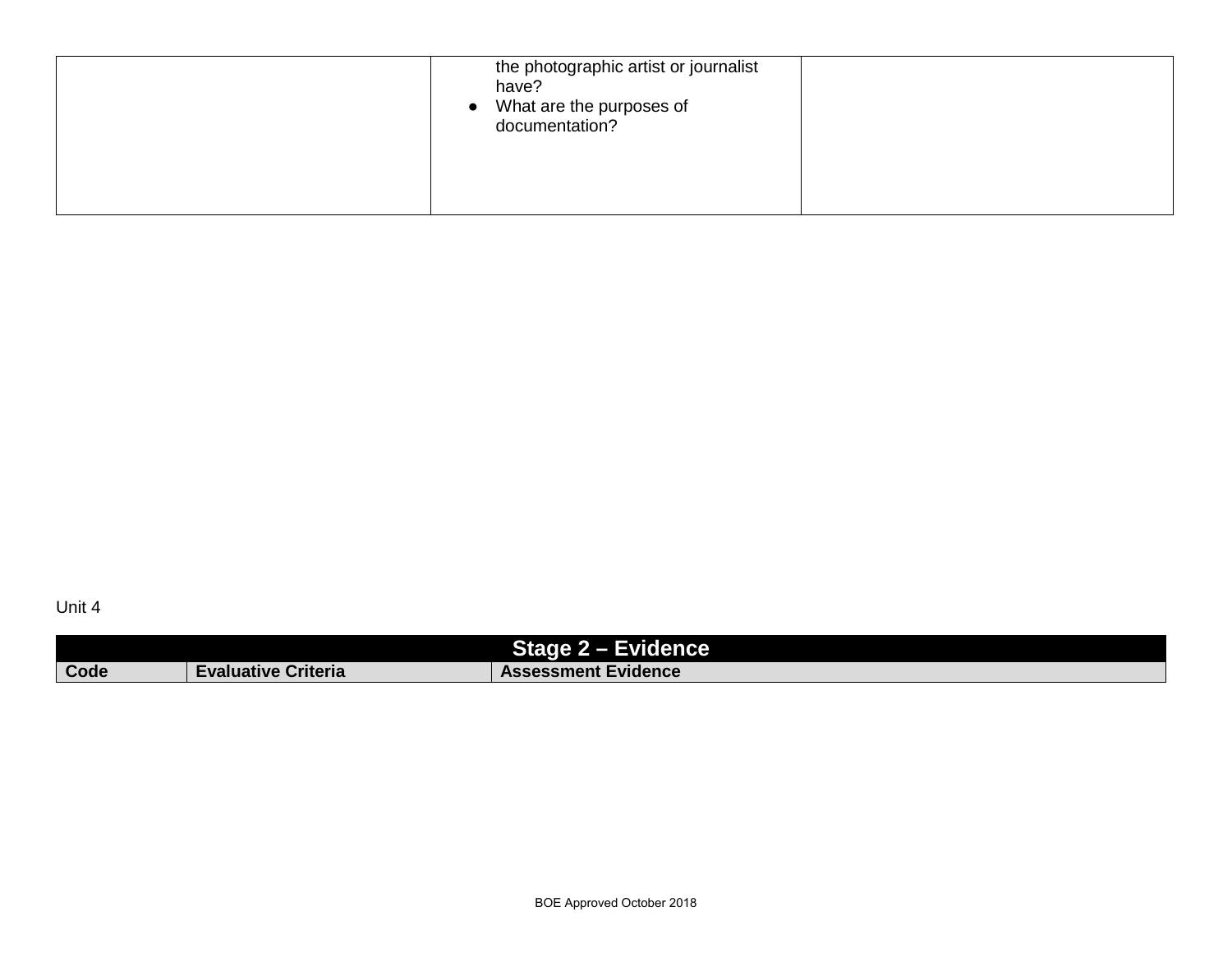| <b>TMA</b> |                                                                                                                                                                                                                                                                                                                                                                                                                | <b>PERFORMANCE TASK(S):</b>                                                                                                                                                                                                                                                                                                                                                                                                                                                                                                                                                                                                                                                                                                                                                                                                                                                 |
|------------|----------------------------------------------------------------------------------------------------------------------------------------------------------------------------------------------------------------------------------------------------------------------------------------------------------------------------------------------------------------------------------------------------------------|-----------------------------------------------------------------------------------------------------------------------------------------------------------------------------------------------------------------------------------------------------------------------------------------------------------------------------------------------------------------------------------------------------------------------------------------------------------------------------------------------------------------------------------------------------------------------------------------------------------------------------------------------------------------------------------------------------------------------------------------------------------------------------------------------------------------------------------------------------------------------------|
|            | Students manage their<br>personal data to maintain<br>digital privacy and security<br>and are aware of data-<br>collection technology used<br>to track their navigation<br>online.<br>Students select and use<br>digital tools to plan and<br>manage a design process<br>that considers design<br>constraints and calculated<br>risks.<br>Specific rubrics will be added<br>during the 2018-19 school<br>year. | Students will research a historical photographer or photography style and<br>create a portfolio of photographs related to their selection and they will detail<br>each step mastered in writing to provide a conclusion that follows from and<br>reflects on what is experienced, observed, or resolved over the course of their<br>work.<br>The students will include in their portfolios:<br>• Students will participate in a class activity creating the room into a pinhole<br>camera. They will then write about that experience and how it worked.<br>Students will complete a quiz on the history of photography.<br>Students will find photographs that "tell a story" of American history or world<br>history. (National Geographic photos, WWII, etc)<br>Students will write about how the role of photography has changed since cell<br>phones and social media. |
| Unit 4     |                                                                                                                                                                                                                                                                                                                                                                                                                | <b>OTHER EVIDENCE:</b>                                                                                                                                                                                                                                                                                                                                                                                                                                                                                                                                                                                                                                                                                                                                                                                                                                                      |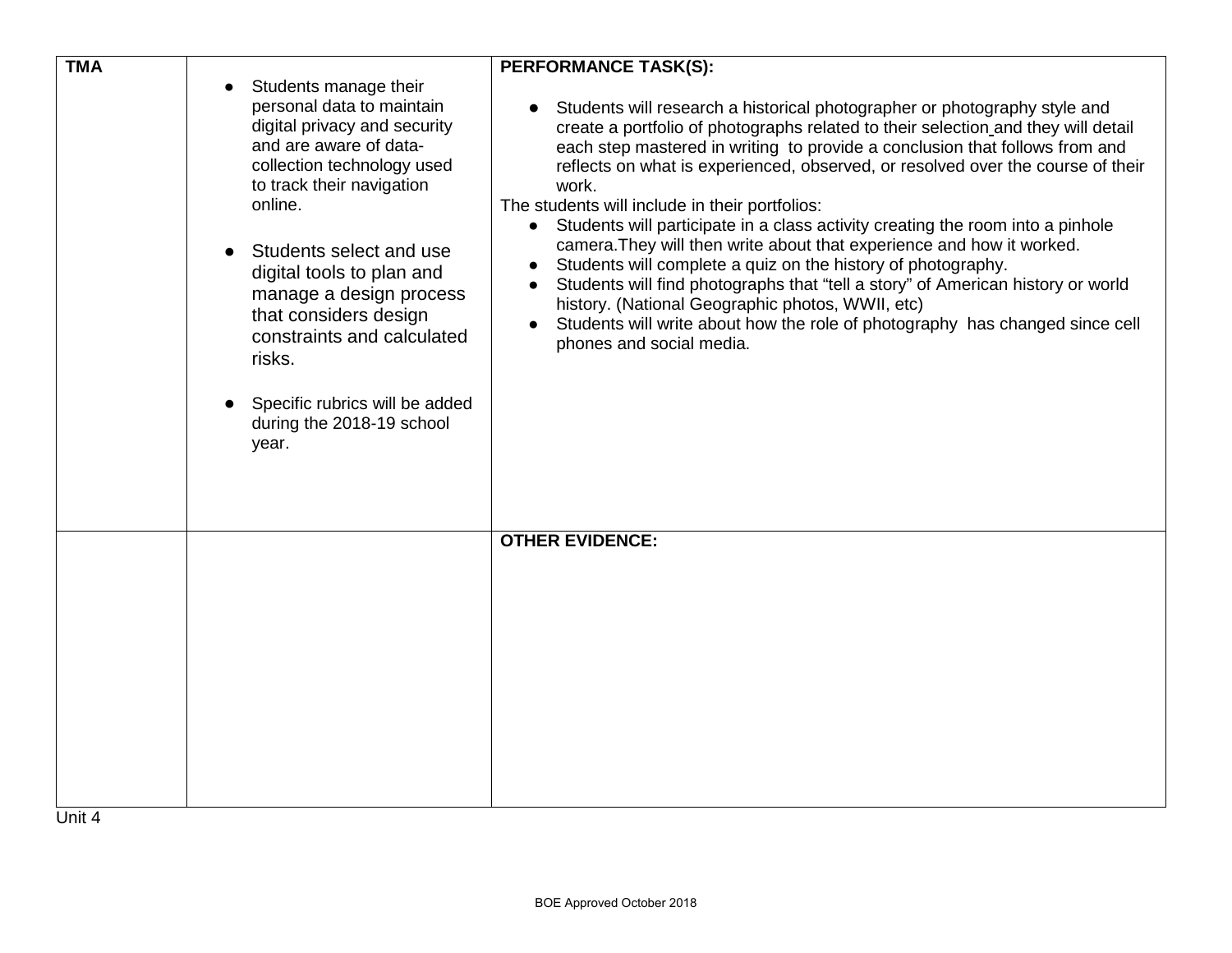| <b>Stage 3 - Learning Plan</b> |                                                                                                                                                                                                                                                                                                   |                                                                                                                                                                                                                                                               |
|--------------------------------|---------------------------------------------------------------------------------------------------------------------------------------------------------------------------------------------------------------------------------------------------------------------------------------------------|---------------------------------------------------------------------------------------------------------------------------------------------------------------------------------------------------------------------------------------------------------------|
| Code<br><b>TMA</b>             | <b>Pre-Assessment</b><br>Students exhibit a tolerance for ambiguity, perseverance and<br>the capacity to work with open-ended problems.                                                                                                                                                           |                                                                                                                                                                                                                                                               |
| <b>TMA</b>                     | <b>Summary of Key Learning Events and Instruction</b>                                                                                                                                                                                                                                             | <b>Progress Monitoring</b>                                                                                                                                                                                                                                    |
|                                | Students will learn how to:<br>Identify photographs from several famous photographers.<br>Identify photographs from several key photography movements.<br>Take photographs that mimic a style of a famous photographer or<br>photography style.<br>Use Photoshop to alter images to appear older. | Students will present the next section<br>of their portfolio that demonstrates<br>photographs taken or manipulated into<br>a style of a historical photographer that<br>they researched.<br>Specific rubrics will be added during<br>the 2018-19 school year. |

Unit # 5 Careers in Photography **A. Daley and J. Wilson** Pacing: 2 weeks 5-6 classes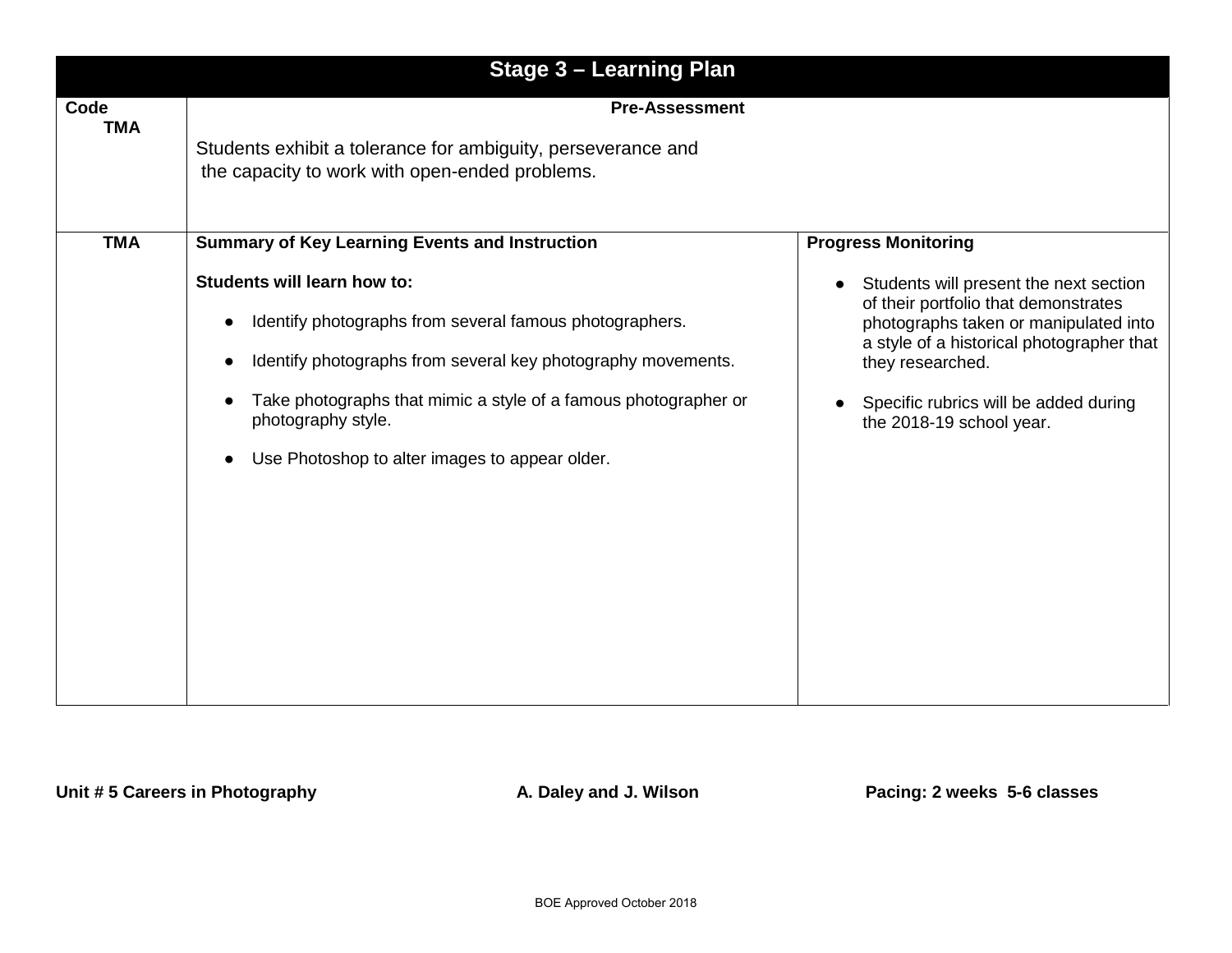## **Stage 1 Desired Results**

### **ESTABLISHED GOALS # 5 Creative Career Communicator**

Students communicate clearly and express themselves creatively using the platforms, tools, styles, formats and digital media appropriate to their career choices goals.

#### **CCSS ELA College and Career Readiness Anchor Standards for Writing Research to Build and Present Knowledge**

**7.** Conduct short as well as more sustained research projects based on focused question demonstrating understanding of the subject under investigation.

**8.** Gather relevant information from multiple print and digital sources, assess the credibility and accuracy of each source, and integrate the information while avoiding plagiarism. **9.** Draw evidence from literary or information texts to support analysis, reflection, and research.

# **[CCSS.ELA-LITERACY.W.9-10.3.E](http://www.corestandards.org/ELA-Literacy/W/9-10/3/e/)** Provide a conclusion that follows from and reflects on what is experienced,

observed, or resolved over the course the narrative.

*Students will be able to independently use their learning to…*

Develop and employ strategies for understanding careers and solving problems in ways that leverage the knowledge of careers in technological.

*Transfer*

|                              | <b>Meaning</b>                                                                                                                                                                                                                              |                                                                                                                                                                                                                                                                                                                                                                          |
|------------------------------|---------------------------------------------------------------------------------------------------------------------------------------------------------------------------------------------------------------------------------------------|--------------------------------------------------------------------------------------------------------------------------------------------------------------------------------------------------------------------------------------------------------------------------------------------------------------------------------------------------------------------------|
| s<br>Įе<br>ns.<br>ity<br>าลไ | <b>UNDERSTANDINGS</b><br>Students will understand that<br>Careers are decided by<br>effectively by using a variety of<br>models such as knowledge of<br>careers, education level,<br>financial need, and physical<br>location requirements. | <b>ESSENTIAL QUESTIONS</b><br>What is the design process to select a<br>career?<br>What are the appropriate platforms and<br>$\bullet$<br>tools for meeting the desired objectives<br>for career selection?<br>• What is the role of the photographer?<br>What is the role of the graphic<br>designer?<br>• What is the role of the editor and<br>publishing department? |
|                              | <b>Acquisition</b>                                                                                                                                                                                                                          |                                                                                                                                                                                                                                                                                                                                                                          |
| οf                           | Students will know<br>How to separate careers into<br>$\bullet$<br>component parts, extract<br>key information, and develop<br>descriptive models to make<br>the correct career decision.                                                   | Students will be skilled at<br>Researching and knowing the<br>$\bullet$<br>necessary components of careers in<br>the field of their choice.                                                                                                                                                                                                                              |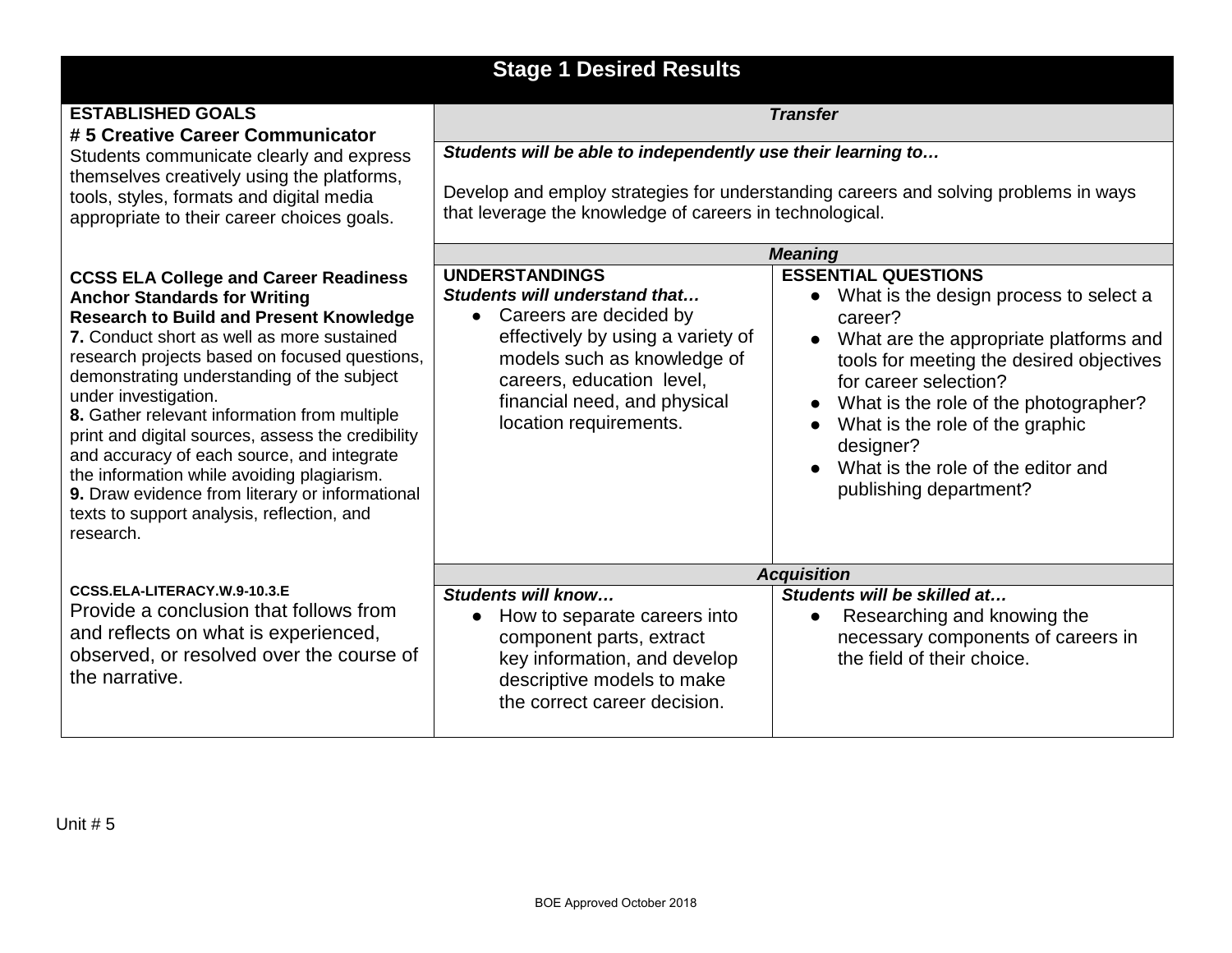| <b>Stage 2 - Evidence</b> |                                                                                                                                                                                                                                                                           |                                                                                                                                                                                                                                                                                                                                                                                                                                                                                                                                                                                                                                                                                                                                                                                                                                                                                                                                                                                                                                                                                                                                                                                                                                                                                                                                              |
|---------------------------|---------------------------------------------------------------------------------------------------------------------------------------------------------------------------------------------------------------------------------------------------------------------------|----------------------------------------------------------------------------------------------------------------------------------------------------------------------------------------------------------------------------------------------------------------------------------------------------------------------------------------------------------------------------------------------------------------------------------------------------------------------------------------------------------------------------------------------------------------------------------------------------------------------------------------------------------------------------------------------------------------------------------------------------------------------------------------------------------------------------------------------------------------------------------------------------------------------------------------------------------------------------------------------------------------------------------------------------------------------------------------------------------------------------------------------------------------------------------------------------------------------------------------------------------------------------------------------------------------------------------------------|
| Code                      | <b>Evaluative Criteria</b>                                                                                                                                                                                                                                                | <b>Assessment Evidence</b>                                                                                                                                                                                                                                                                                                                                                                                                                                                                                                                                                                                                                                                                                                                                                                                                                                                                                                                                                                                                                                                                                                                                                                                                                                                                                                                   |
| <b>TMA</b>                | Students manage their personal<br>$\bullet$<br>data to maintain digital privacy and<br>security and are aware of the data-<br>collection technology used to track<br>their career navigation online.<br>Specific rubrics will be added during<br>the 2018-19 school year. | <b>PERFORMANCE TASK(S):</b><br>Students will build knowledge by actively exploring real-world issues,<br>problems, develop ideas, theories to career answers and solutions.<br>Students will use the 12 step design process as part of their portfolio<br>for generating ideas in the selection of a career and they will detail<br>each step mastered in writing to provide a conclusion that follows from<br>and reflects on what is experienced, observed, or resolved over the<br>course of their work.<br>The students will include in their portfolios:<br>Students will create a list of at least 5 careers in the art/media field that<br>interest them.<br>Students will complete a written research sheet for each job - average<br>salary, education needed, etc., and keep track of everything in their<br>"Digital Career Journal."<br>Students will write a "to do list" of things needed to attain a career in<br>their #1 chosen field.<br>Students will email/contact local businesses in the area (if any) in their<br>chosen field to ask questions and keep record of it in their course<br>notebook.<br>The teacher will have members of the community in the chosen career<br>fields to come into the class to speak and students will ask written<br>questions that they have prepared in advance to ask that speaker |
|                           |                                                                                                                                                                                                                                                                           | <b>OTHER EVIDENCE:</b>                                                                                                                                                                                                                                                                                                                                                                                                                                                                                                                                                                                                                                                                                                                                                                                                                                                                                                                                                                                                                                                                                                                                                                                                                                                                                                                       |